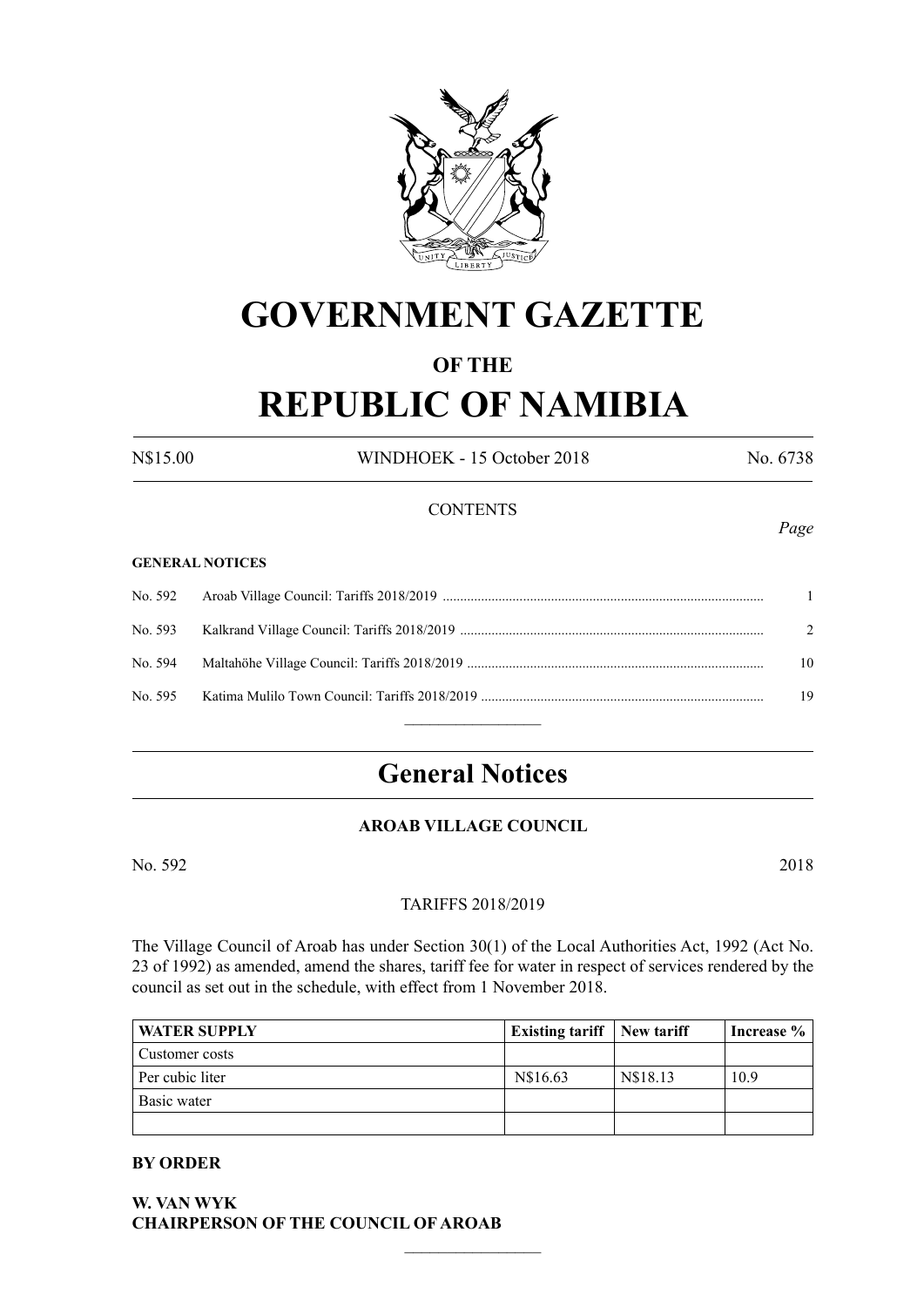No. 593 2018

# **KALKRAND VILLAGE COUNCIL**

## TARIFFS 2018/2019

The Village Council of Kalrand has under section 30(t)(u) of the Local Authorities Act, 1992 (Act No. 23 of 1992) determined the tariffs and charges for the supply of services rendered by the Council, as set out in the schedule.

All cost exclude VAT

#### **WATER SERVICES**

|                                                                     | <b>Old Tariff</b><br>N\$ | <b>Old Tariff</b><br>N\$ | New tarrif | Percentage<br>$\frac{0}{0}$ |
|---------------------------------------------------------------------|--------------------------|--------------------------|------------|-----------------------------|
| <b>BASIC CHARGES</b>                                                |                          |                          |            |                             |
| Domestic                                                            | 33.08                    | 45.00                    | 45.00      | $0\%$                       |
| Business & GRN Institution                                          | 121.28                   | 135.00                   | 135.00     | $0\%$                       |
| Industrial & Construction co                                        | 121.28                   | 135.00                   | 135.00     | $0\%$                       |
| <b>Basic Borehole</b>                                               |                          |                          | 60.00      | new                         |
| <b>CONSUMER DEPOSIT NEW</b>                                         |                          |                          |            |                             |
| Domestic                                                            |                          | 350.00                   | 350.00     | $0\%$                       |
| Business & GRN Institution                                          |                          | 1,000.00                 | 1,000.00   | $0\%$                       |
| Industrial & Construction co                                        |                          | 1,000.00                 | 1,000.00   | $0\%$                       |
| <b>CONNECTION FEES NEW</b>                                          |                          |                          |            |                             |
| Domestic                                                            |                          | 1,431.00                 | 1,431.00   | $0\%$                       |
| Business & GRN Institution                                          |                          | 2,862.00                 | 2,862.00   | $0\%$                       |
| Business & GRN Institution large meter<br>(industrial)              |                          |                          | 5,724.00   | new                         |
| Industrial & Construction co                                        |                          | 4,293.00                 | 4,293.00   | $0\%$                       |
| Meter replacement which was damaged<br>plus 15% administration cost |                          | 700.00                   | 700.00     | $0\%$                       |
| <b>NEW TIER SCALE</b>                                               |                          |                          |            | $\mathbf{0}$                |
| <b>Kilo Lite</b>                                                    | <b>VAT</b><br>Excluded   |                          |            |                             |
| <b>Pensioners</b>                                                   | 10.00                    | 10.50                    | 10.50      | $0\%$                       |
| Domestic/Residentials per K/L                                       |                          |                          |            |                             |
| $1$ -----15                                                         | 14.57                    | 15.30                    | 15.30      | $0\%$                       |
| $16 - 30$                                                           | 14.94                    | 15.69                    | 15.69      | $0\%$                       |
| $31--60$                                                            | 15.20                    | 15.96                    | 15.96      | $0\%$                       |
| 61---Upwards                                                        | 15.83                    | 16.62                    | 16.62      | $0\%$                       |
| Business/Institutions per K/L                                       |                          |                          |            |                             |
| $1$ -----15                                                         |                          | 17.00                    | 17.00      | $0\%$                       |
| $16 - 30$                                                           |                          | 17.39                    | 17.39      | $0\%$                       |
| $31--60$                                                            |                          | 17.66                    | 17.66      | $0\%$                       |
| 61---Upwards                                                        |                          | 18.32                    | 18.32      | $0\%$                       |
| PREPAID WATER SALES                                                 |                          |                          |            |                             |
| Per Cubic Litre                                                     | 13.74                    | 14.43                    | 14.43      | $0\%$                       |
| <b>Pensioners</b>                                                   |                          |                          | 10.50      | new                         |
| Tag/Token                                                           | 157.50                   | 165.38                   | 165.38     | $0\%$                       |
| <b>REPLACEMENT</b>                                                  |                          | 195.50                   | 195.50     | $0\%$                       |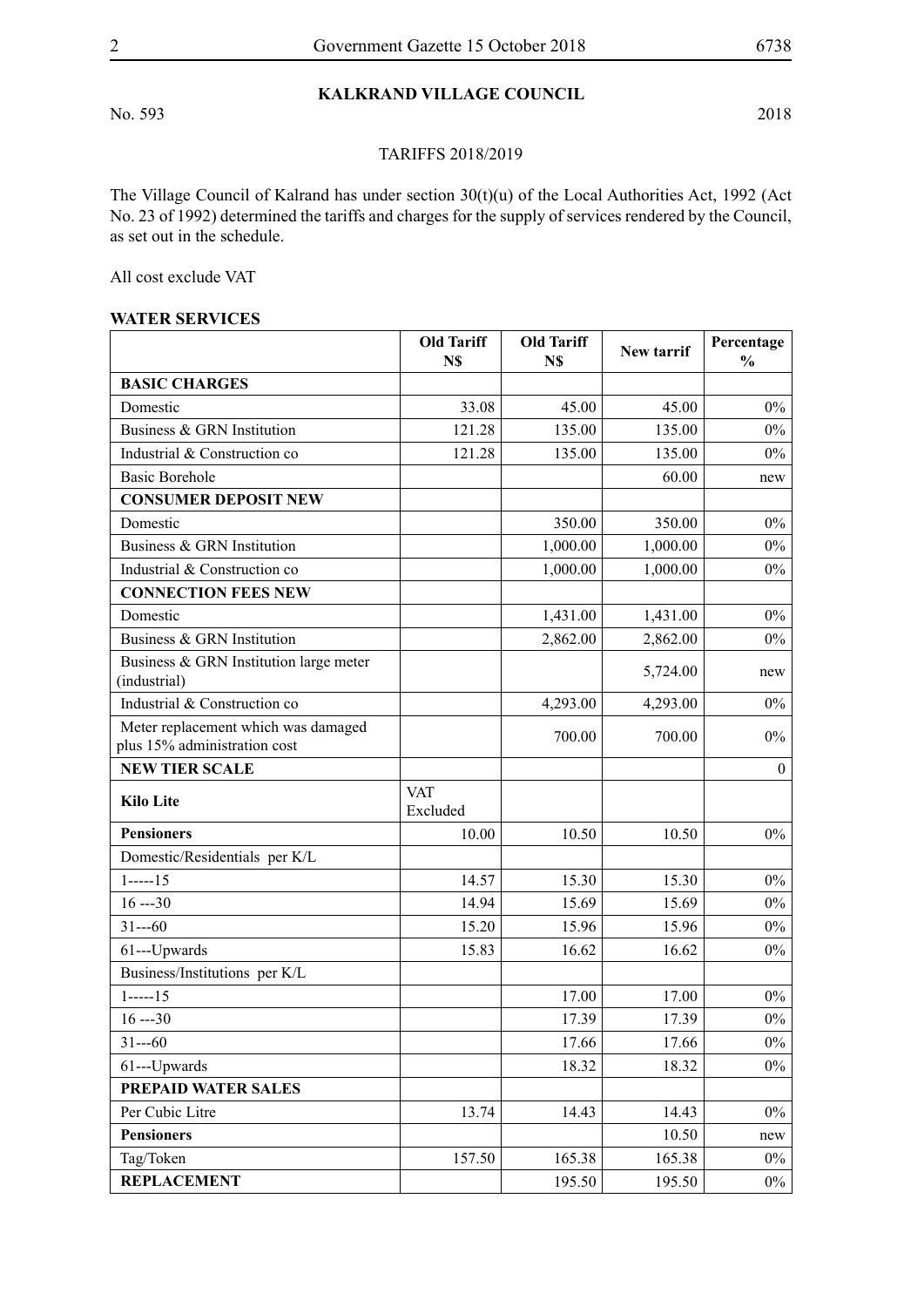| <b>MISCELLANEOUS CHARGES</b>                                                                                          |        |          |          |       |
|-----------------------------------------------------------------------------------------------------------------------|--------|----------|----------|-------|
| <b>FOR CONNECTION /</b><br><b>DISCONNECTION OF SUPPLY (VAT</b><br>excluded)                                           |        |          |          |       |
| Disconnection and Reconnection on request                                                                             | 100.00 | 120.00   | 120.00   | $0\%$ |
| Disconnection and reconnection due to<br>none payment of account or breach of<br>contract                             |        |          |          |       |
| <b>SPECIAL READING OF METERS</b>                                                                                      |        |          |          |       |
| A special reading taken at request of a<br>consumer questioning the the accuracy of a<br>reading and is found correct | 52.50  | 55.13    | 55.13    | $0\%$ |
| illegal connection and meter which is<br>tampered with                                                                |        | 2,000.00 | 2,000.00 | $0\%$ |

#### **ELECTRICITY SERVICES**

|                                                        | <b>Old Tariff</b><br>N\$ | <b>New Tariff</b><br>N\$ |          | Percentage<br>$\frac{0}{0}$ |
|--------------------------------------------------------|--------------------------|--------------------------|----------|-----------------------------|
| <b>BASIC CHARGES</b>                                   |                          | $\overline{\phantom{0}}$ |          |                             |
| Domestic (Single Phase)                                |                          |                          |          |                             |
| Business & GRN Institution (Single &<br>Three phase)   | 275.31                   | 850.00                   | 850.00   | $0\%$                       |
| Customer above three phase /above 60AM                 | 115.50                   | 1,099.00                 | 1,099.00 | $0\%$                       |
| <b>ECB</b> Levy                                        | 0.110                    | 0.12                     | 0.12     | $0\%$                       |
| Reprinting of Electricity                              |                          | 5.00                     | 5.00     | $0\%$                       |
| <b>ENERGY CHARGES</b>                                  |                          |                          |          |                             |
| PREPAID ELECTRICITY SALES                              |                          |                          |          |                             |
| Residential                                            | 1.7500                   | 1.92                     | 1.91     | $0\%$                       |
| Business & GRN Institution                             | 2.0300                   | 2.44                     | 1.95     | 0%                          |
| <b>CONVETIONAL METERS</b>                              |                          |                          |          |                             |
| Residential                                            | 1.760                    | 1.94                     | 1.65     | $0\%$                       |
| Business & GRN Institution                             | 2.030                    | 2.44                     | 1.60     | 0%                          |
| <b>Residential Prepaid</b>                             |                          |                          |          |                             |
| New Connection                                         | 840.00                   | 950.00                   | 950.00   | $0\%$                       |
| Plus Deposit                                           | 120.00                   | 250.00                   | 250.00   | $0\%$                       |
| Ready Box, Base and Prepaid Box                        | 900.00                   | 1,300.00                 | 1,365.00 | 5%                          |
| Pole Box                                               |                          |                          |          | new                         |
| Cable per meter beyond 6m from the<br>connection pole  |                          | 40.00                    | 42.00    | $5\%$                       |
| Installation plus labour                               |                          | 1,200.00                 | 1,260.00 | $5\%$                       |
| <b>Business &amp; GRN Institution: Prepaid</b>         |                          |                          |          |                             |
| <b>Business &amp; GRN Institution:</b><br>Conventional |                          |                          |          |                             |
| New Connection                                         |                          |                          |          |                             |
| Plus Deposit                                           |                          |                          |          |                             |
| <b>Electrical Unit: conventional</b>                   |                          |                          |          |                             |
| Single                                                 |                          | 750.00                   | 787.50   | $5\%$                       |
| Three Phase                                            |                          | 3,000.00                 | 3,150.00 | $5\%$                       |
| Customer a bove three phase/above 60Amp                |                          | 5,500.00                 | 5,775.00 | $5\%$                       |
| Cable per meter beyond 6m from the<br>connection pole  |                          | 60.00                    | 63.00    | 5%                          |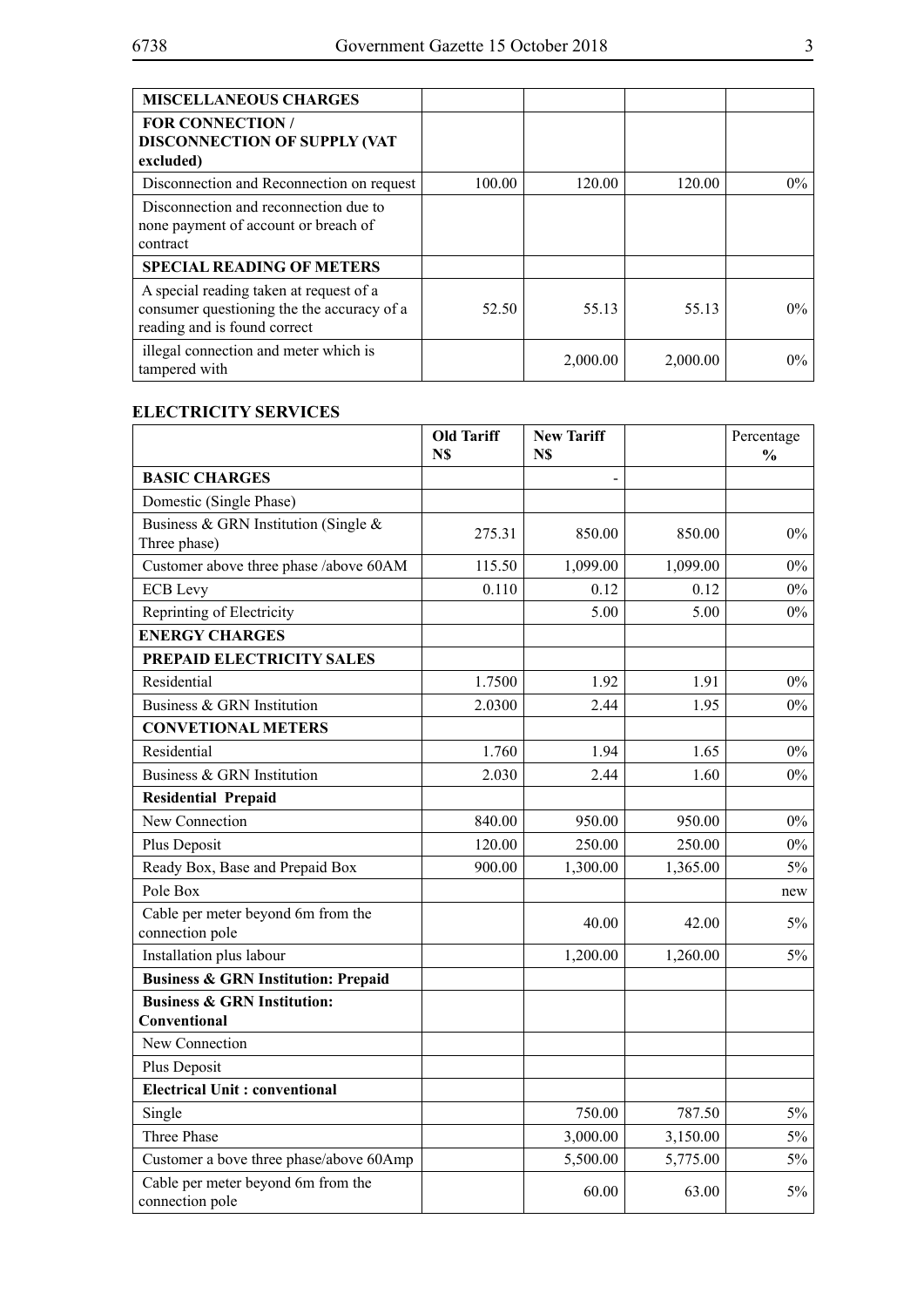|                                                                                                                       |        |          | 250.00   | new   |
|-----------------------------------------------------------------------------------------------------------------------|--------|----------|----------|-------|
| Installation plus labour                                                                                              |        | 5,000.00 | 5,250.00 | $5\%$ |
| <b>Industrial &amp; Construction co</b>                                                                               |        |          |          |       |
| New Connection                                                                                                        |        | 1,500.00 | 1,500.00 | $0\%$ |
| Plus Deposit                                                                                                          |        | 2,000.00 | 2,000.00 | $0\%$ |
| Ready Box, Base and Prepaid Box                                                                                       |        | 2,600.00 | 2,730.00 | $5\%$ |
| Installation plus labour                                                                                              |        | 2,400.00 | 2,520.00 | 5%    |
|                                                                                                                       |        |          | 250.00   | new   |
| Cable per meter from the connection pole                                                                              |        | 70.00    | 73.50    | $5\%$ |
| <b>MISCELLANEOUS CHARGES</b>                                                                                          |        |          |          |       |
| <b>FOR CONNECTION /</b><br><b>DISCONNECTION OF SUPPLY (VAT</b><br>excluded)                                           |        |          |          |       |
| Disconnection and Reconnection on request                                                                             | 55.13  | 57.89    | 57.89    | $0\%$ |
| Disconnection and reconnection due to<br>none payment of account or breach of<br>contract                             | 105.00 | 115.76   | 115.76   | $0\%$ |
| <b>SPECIAL READING OF METERS</b>                                                                                      |        |          |          |       |
| A special reading taken at request of a<br>consumer questioning the the accuracy of a<br>reading and is found correct | 31.50  | 33.80    | 33.80    | $0\%$ |

# **PROPERTY MANAGEMENT**

|                                                                          | <b>Old Tariff</b><br>N\$ | <b>New Tariff</b><br>N\$ |        | Percentage<br>$\frac{0}{0}$ |
|--------------------------------------------------------------------------|--------------------------|--------------------------|--------|-----------------------------|
| P.T.O. (Site Rental) tariffs (per month)                                 |                          |                          |        |                             |
| <b>Residential &amp; Churchessites:</b>                                  |                          |                          |        |                             |
| Up to $1000 \text{ m}^2$                                                 | 27.56                    | 28.94                    | 28.94  | $0\%$                       |
| Above 1000 - 2000 m <sup>2</sup>                                         | 33.08                    | 34.73                    | 34.73  | $0\%$                       |
| Above 2000 - 3000 m <sup>2</sup>                                         | 44.37                    | 46.59                    | 46.59  | $0\%$                       |
| Above 3001-4000m <sup>2</sup>                                            | 59.54                    | 62.52                    | 62.52  | $0\%$                       |
| an additional rental of N\$30.00 per every<br>$1000m^2$                  |                          |                          |        |                             |
| <b>Business &amp; Industrial sites:</b>                                  |                          |                          |        |                             |
| Up to $1000 \text{ m}^2$                                                 | 66.15                    | 69.46                    | 69.46  | $0\%$                       |
| Above 1000 - 2000 m <sup>2</sup>                                         | 142.80                   | 149.94                   | 149.94 | $0\%$                       |
| Above 2001-3000m <sup>2</sup>                                            | 192.94                   | 202.59                   | 202.59 | $0\%$                       |
| For every $1000 \text{ m}^2$ or part thereof above<br>$3000 \text{ m}^2$ |                          |                          |        |                             |
| an additional rental of N\$41.00 per every<br>$1000m^2$                  |                          |                          |        |                             |
| Rental of plot for selling / Per occasion                                | 82.69                    | 86.82                    | 86.82  | $0\%$                       |
| <b>ACCOMODATION</b>                                                      |                          |                          |        |                             |
| Rent of Council Flats / Per Month (council<br>staff)                     | 720                      | 720.00                   | 720.00 | $0\%$                       |
| other ordinary people (single)                                           | $\mathbf{0}$             | 800.00                   | 800.00 | $0\%$                       |
| family                                                                   | $\theta$                 | 850.00                   | 850.00 | $0\%$                       |
| Council Accomodation                                                     |                          |                          |        |                             |
| Single per night                                                         |                          | 250.00                   | 250.00 | $0\%$                       |
| Double per night                                                         |                          | 400.00                   | 400.00 | $0\%$                       |
| Renting per month (price per night x days)                               |                          |                          |        | $0\%$                       |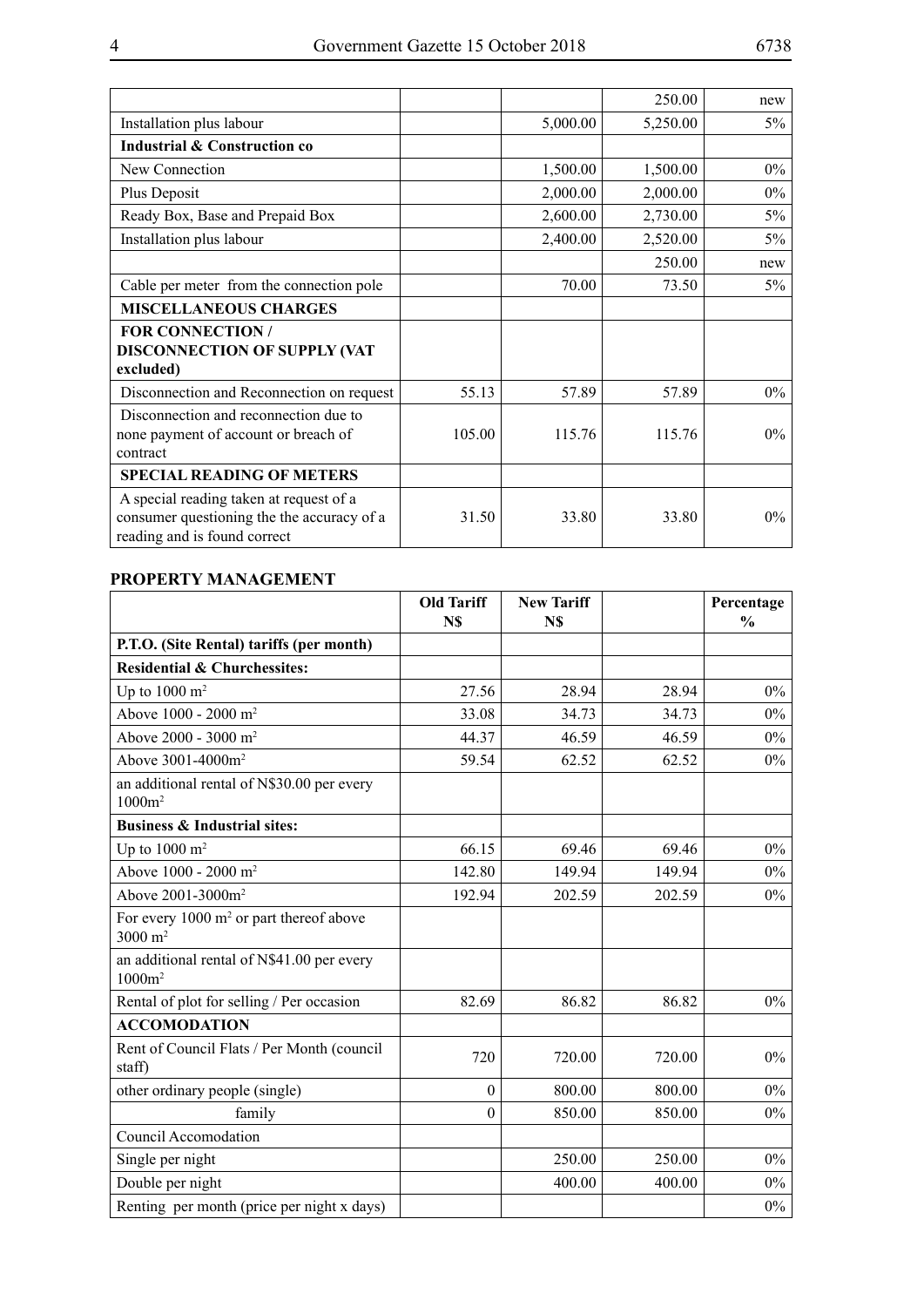| Deposit 50% refundable                                 |          |          |          |            |
|--------------------------------------------------------|----------|----------|----------|------------|
| <b>SELLING PRICES FOR IMMOVABLE</b><br><b>PROPERTY</b> |          |          |          |            |
| <b>CERTIFICATE</b>                                     |          |          |          |            |
| Clearance Certificate                                  |          |          | 350.00   | <b>NEW</b> |
| <b>Valuation Certificate</b>                           |          |          | 200.00   | <b>NEW</b> |
| <b>Town Erven</b>                                      |          |          |          |            |
| Residential m <sup>2</sup>                             | 30       | 33.00    | 33.00    | $0\%$      |
| Business m <sup>2</sup>                                | 42       | 63.00    | 63.00    | $0\%$      |
| Institution $M^3$ (churches & Gov)                     |          | 41.00    | 41.00    | $0\%$      |
| Papagaai                                               |          |          |          |            |
| Residential m <sup>2</sup>                             | 8.4      | 8.82     | 8.82     | $0\%$      |
| Business M <sup>3</sup>                                | 30       | 42.00    | 42.00    | $0\%$      |
| Iinstitution $M^3$ (churches & Gov)                    |          | 41.00    | 41.00    | $0\%$      |
| <b>Donkerhoek</b>                                      |          |          |          |            |
| Residential m <sup>2</sup>                             |          | 8.82     | 8.82     | $0\%$      |
| Business M <sup>3</sup>                                |          | 42.00    | 42.00    | $0\%$      |
| Iinstitution M <sup>3</sup> (churches & Gov)           |          | 41.00    | 41.00    | $0\%$      |
| <b>SITE RENTAL</b>                                     |          |          |          |            |
| <b>Donkerhoek</b>                                      |          |          |          |            |
| Residential                                            | 7.88     | 30.00    | 30.00    | $0\%$      |
| Business&Institutional                                 | 30       | 45.00    | 45.00    | $0\%$      |
| (Site Rental) tariffs (per month)                      |          |          |          |            |
| <b>MTC</b>                                             | 2,800.00 | 4,200.00 | 4,620.00 | 10%        |

# **REFUSE REMOVAL**

|                                                                    | <b>Old Tariff</b><br>N\$ | <b>New Tariff</b><br>N\$ |          | Percentage<br>$\frac{0}{0}$ |
|--------------------------------------------------------------------|--------------------------|--------------------------|----------|-----------------------------|
| Removal of domestic refuse at residential &<br>churches.           |                          |                          |          |                             |
| Per Month                                                          | 43.00                    | 47.30                    | 47.30    | $0\%$                       |
| Garden Refuse / Disposal (Unified) per load                        | 145.53                   | 160.08                   | 160.08   | $0\%$                       |
| Removal of refuse at Business per bin                              |                          |                          |          |                             |
| Per Month                                                          | 220.50                   | 231.53                   | 243.10   | $5\%$                       |
| Removal of refuse at Institution per bin 4 x<br>per month          | 143.33                   | 157.66                   | 165.55   | $5\%$                       |
| Additional Refuse removal per load                                 |                          | 200.00                   | 200.00   | $0\%$                       |
| Removal of building rubble/per load                                | 385.88                   | 405.17                   | 425.43   | $5\%$                       |
| Illegal Dumping of Refuse as per Local<br>Authority Act.23.of 1992 | 2,100.00                 | 2,205.00                 | 2,205.00 | $0\%$                       |
| <b>SEWERAGE CHARGES</b>                                            |                          |                          |          |                             |
| <b>Basic Charges</b>                                               |                          |                          |          |                             |
| Residential & Churches                                             | 41.35                    | 45.49                    | 45.49    | $0\%$                       |
| Pensioners                                                         |                          | 41.00                    | 41.00    | $0\%$                       |
| <b>Business</b>                                                    | 38.59                    | 67.53                    | 67.53    | $0\%$                       |
| Institutional                                                      | 220.50                   | 231.53                   | 231.53   | $0\%$                       |
| Thereafter per load                                                | 127.34                   | 133.71                   | 133.71   | $0\%$                       |
| Business & Gov inst                                                | 150.00                   | 225.00                   | 236.25   | $5\%$                       |
| sewerage load x km (out of town)                                   | 12.50                    | 15.00                    | 15.00    | $0\%$                       |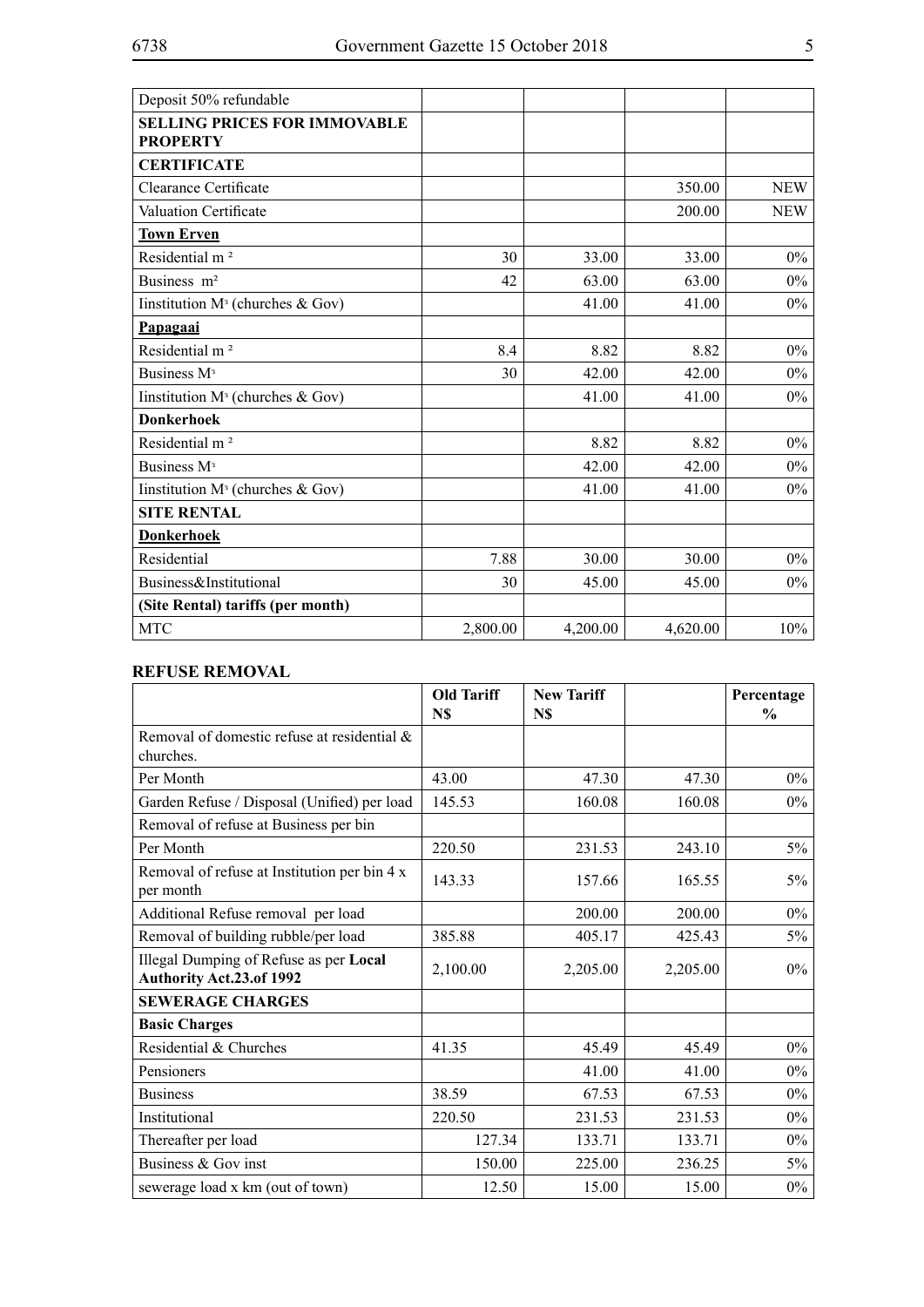| Denksrust per load                                                                                                                                                   |          |          |          |              |
|----------------------------------------------------------------------------------------------------------------------------------------------------------------------|----------|----------|----------|--------------|
| Residential & Churches                                                                                                                                               |          | 133.71   | 133.71   | $0\%$        |
| Pensioners                                                                                                                                                           |          | 65.00    | 65.00    | $0\%$        |
| <b>SEWERAGE USAGE</b>                                                                                                                                                |          |          |          |              |
| <b>Per Toilet</b>                                                                                                                                                    |          |          |          |              |
| Residential & Churches                                                                                                                                               |          | 35.00    | 35.00    | $0\%$        |
| Pensioners                                                                                                                                                           |          | 25.00    | 25.00    | $0\%$        |
| <b>Business</b>                                                                                                                                                      |          | 90.00    | 90.00    | $0\%$        |
| shebeen                                                                                                                                                              |          | 65.00    | 65.00    | $0\%$        |
| Institutional                                                                                                                                                        |          | 80.00    | 80.00    | $0\%$        |
| <b>Sewerage Connection</b>                                                                                                                                           |          |          |          |              |
| Residential & Churches                                                                                                                                               | 242.55   | 254.68   | 254.68   | $0\%$        |
| <b>Business</b>                                                                                                                                                      | 727.65   | 764.03   | 764.03   | $0\%$        |
| Institutional                                                                                                                                                        | 848.93   | 891.38   | 891.38   | $0\%$        |
| <b>SUNDRY CHARGES</b>                                                                                                                                                |          |          |          |              |
| Opening and Cleaning of Sewerage<br><b>Blockages</b>                                                                                                                 |          |          |          |              |
| Weekdays                                                                                                                                                             | 181.91   | 191.01   | 191.01   | $0\%$        |
| After Hours/Weekends/Public Holidays:                                                                                                                                | 220.50   | 231.53   | 231.53   | $0\%$        |
| Repair on sewerage system (private<br>property)                                                                                                                      |          |          |          |              |
| Repaire on sewerage system (on private) if<br>any material is need to repaire the problem,<br>the cost is calculated on a basis of actual<br>costs plus 15% charges. | 210.00   | 220.50   | 220.50   | $0\%$        |
| Penality for dumping flamable contents in<br>the sewerage.                                                                                                           | 2,000.00 | 2,000.00 | 2,000.00 | $\mathbf{0}$ |

#### **ASSESSMENT RATES**

|                                             | <b>Old Tariff</b><br>N\$ | <b>New Tariff</b><br>N\$ |         | Percentage<br>$\frac{0}{0}$ |
|---------------------------------------------|--------------------------|--------------------------|---------|-----------------------------|
| <b>Residential &amp; Church Properties:</b> |                          |                          |         |                             |
| Land                                        | 0.09                     | 0.100                    | 0.130   | 30%                         |
| Improvement                                 | 0.0035                   | 0.0350                   | 0.0455  | 30%                         |
| <b>GRN</b> / Institutional Properties       |                          |                          |         |                             |
| Land                                        | 0.0945                   | 0.1350                   | 0.1958  | 45%                         |
| Improvement                                 | 0.0037                   | 0.0053                   | 0.0076  | 45%                         |
| <b>Commercial/Industrial/Business</b>       |                          |                          |         |                             |
| Land                                        | 0.0945                   | 0.1420                   | 0.1633  | 15%                         |
| Improvement                                 | 0.0037                   | 0.0044                   | 0.0051  | 15%                         |
| <b>Land zoned for Agriculture</b>           |                          |                          |         |                             |
| Land                                        | 0.0182                   | 0.01911                  | 0.01911 | $0\%$                       |
| Improvement                                 | 0.231                    | 0.2426                   | 0.2426  | $0\%$                       |
| <b>TOWNLAND</b>                             |                          |                          |         |                             |
| Leasing                                     |                          |                          |         |                             |
| P/M Per large scale stock per month         | 30.00                    | 100.00                   | 100.00  | $0\%$                       |
| P/M Per small stock per month               | 30.00                    | 100.00                   | 100.00  | $0\%$                       |
| Grazing Fee                                 |                          |                          |         |                             |
| P/M Per small scale stock local             | 4.00                     | 4.00                     | 4.00    | $0\%$                       |
| P/M Per small scale stock Non Local         |                          | 6.00                     | 6.00    | $0\%$                       |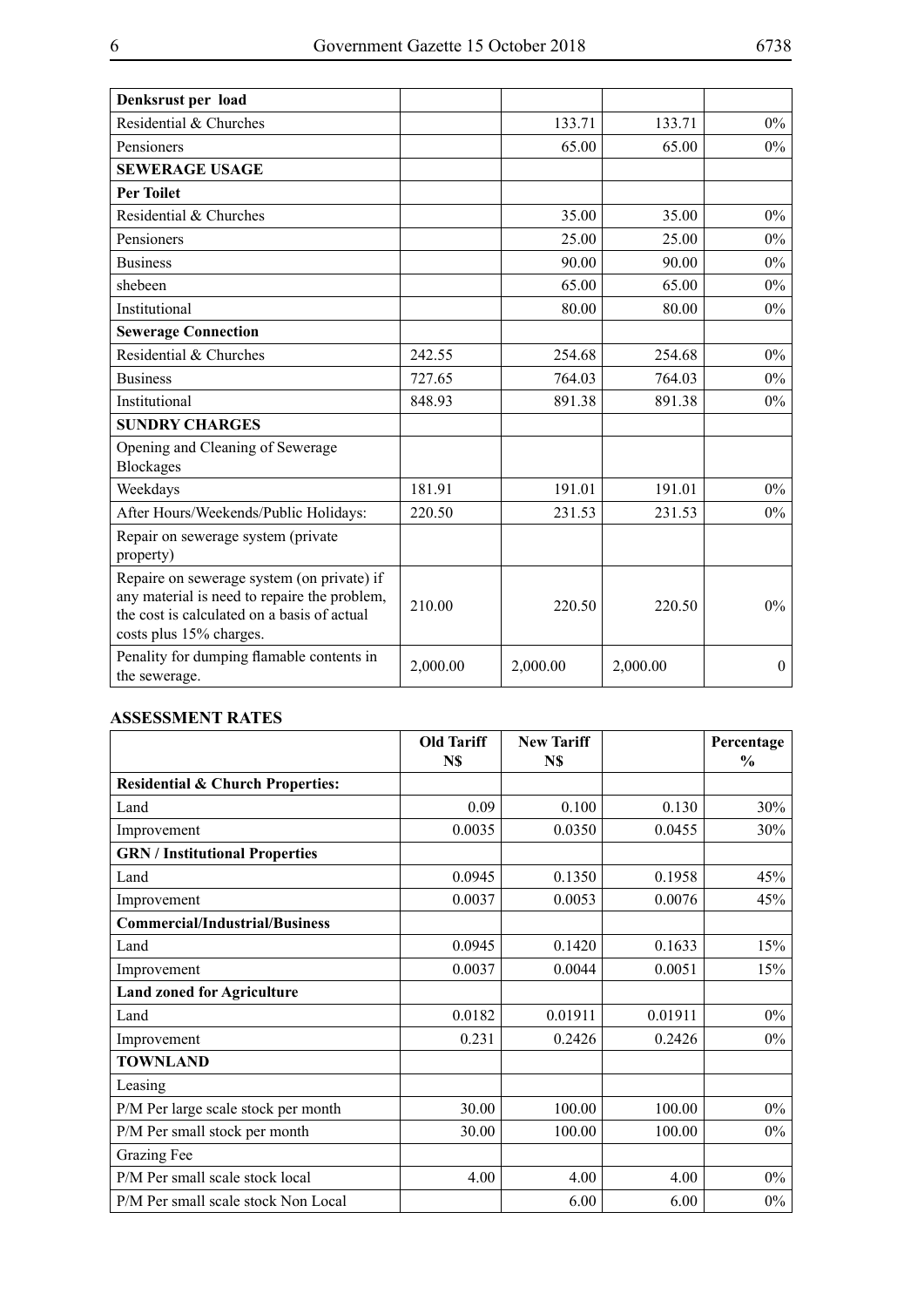| P/M Per large scale stock local                                      | 30.00 | 30.00    | 30.00    | $0\%$ |
|----------------------------------------------------------------------|-------|----------|----------|-------|
| P/M Per large scale stock non local                                  |       | 35.00    | 35.00    | $0\%$ |
| penalty will apply to local who will<br>accomodate non local people. |       | 1,500.00 | 1,500.00 | $0\%$ |
| Pounding                                                             |       |          |          |       |
| P/H Per day Small stock                                              |       | 10.00    | 10.00    | $0\%$ |
| P/H Per day Large stock                                              |       | 15.00    | 15.00    | $0\%$ |

#### **FIRE BRIGADE**

| THE FOLLOWING FEES SHALL BE<br>PAID TO THE COUNCIL IN RESPECT<br>OF THE FOLLOWING SERVICES BY<br>THE OWNER OR OCCUPIER OF THE<br>PREMISES ON WHICH SERVICES ARE<br>RENDERED. | <b>Old Tariff</b><br>N\$  | <b>New Tariff</b><br>N\$  |            | Percentage<br>$\frac{0}{0}$ |
|------------------------------------------------------------------------------------------------------------------------------------------------------------------------------|---------------------------|---------------------------|------------|-----------------------------|
| <b>FIRE FIGHTING</b>                                                                                                                                                         |                           |                           |            |                             |
| For each first 2 hours or portion thereof                                                                                                                                    | 75.00                     | 112.50                    | 112.50     | $0\%$                       |
| For each subsequent hour or portion thereof                                                                                                                                  | 90.00                     | 135.00                    | 135.00     | $0\%$                       |
| For the services of volunteered firemen or<br>portion thereof in respect of each and every<br>such fireman.                                                                  | 30.00                     | 30.00                     | 30.00      | $0\%$                       |
| For water used per M3 plus such other<br>expenses in regard to the supply of water as<br>may be incurred (bulk tariff).                                                      |                           |                           |            |                             |
| The value of any actual damage to the<br>property of the council or its agent or the<br>firemen.                                                                             | plus 20%                  | plus 20%                  |            |                             |
| Such other actual expenses as may be<br>incurred by the council.                                                                                                             |                           |                           |            |                             |
| When Brigade is called out but renders<br>no actual service                                                                                                                  |                           |                           |            |                             |
| For the fire engine                                                                                                                                                          | 75.00                     | 112.50                    | 112.50     | $0\%$                       |
| For each fireman, including the volunteer                                                                                                                                    | 75.00                     | 112.50                    | 112.50     | $0\%$                       |
| THE USE OF FIRE FIGHTING                                                                                                                                                     |                           |                           |            |                             |
| <b>EQUIPMENT:</b>                                                                                                                                                            |                           |                           |            |                             |
| Fire extinguisher C02                                                                                                                                                        | 180.00                    | 180.00                    | 180.00     | $0\%$                       |
| Use of "Jaws of Life"                                                                                                                                                        | 84.00 per<br>half an hour | 84.00 per<br>half an hour | 84.00      | $0\%$                       |
| Fire extinguisher - Dry Power                                                                                                                                                | 180.00                    | 216.00                    | 216.00     | $0\%$                       |
| <b>BASIC FIRE BRIGADE LEVY</b>                                                                                                                                               |                           |                           |            |                             |
| Residentials                                                                                                                                                                 | 2.50 p/m                  | 2.62 p/m                  | 2.62 p/m   | $0\%$                       |
| <b>Business and Institutions</b>                                                                                                                                             | $5.00\ \mathrm{p/m}$      | 5.25 p/m                  | $5.25$ p/m | 0%                          |
| Hiring of the firetruck                                                                                                                                                      |                           |                           |            |                             |
| Hiring of the firetruck                                                                                                                                                      |                           |                           | 300.00     | new                         |
| price per Km                                                                                                                                                                 |                           |                           | 17.00      | new                         |
| hiring of the firetruck for annoucement                                                                                                                                      |                           |                           | 120.00     | new                         |

# **BUILDINGS PLAN FEES & CEMETERY**

|                                 | <b>Old Tariff</b><br>N\$ | <b>New Tariff</b><br>N\$ |       | Percentage<br>$\frac{0}{0}$ |
|---------------------------------|--------------------------|--------------------------|-------|-----------------------------|
| <b>BUILDING PLAN</b>            |                          |                          |       |                             |
| Normal Residential (submission) |                          | 82.50                    | 82.50 | $0\%$                       |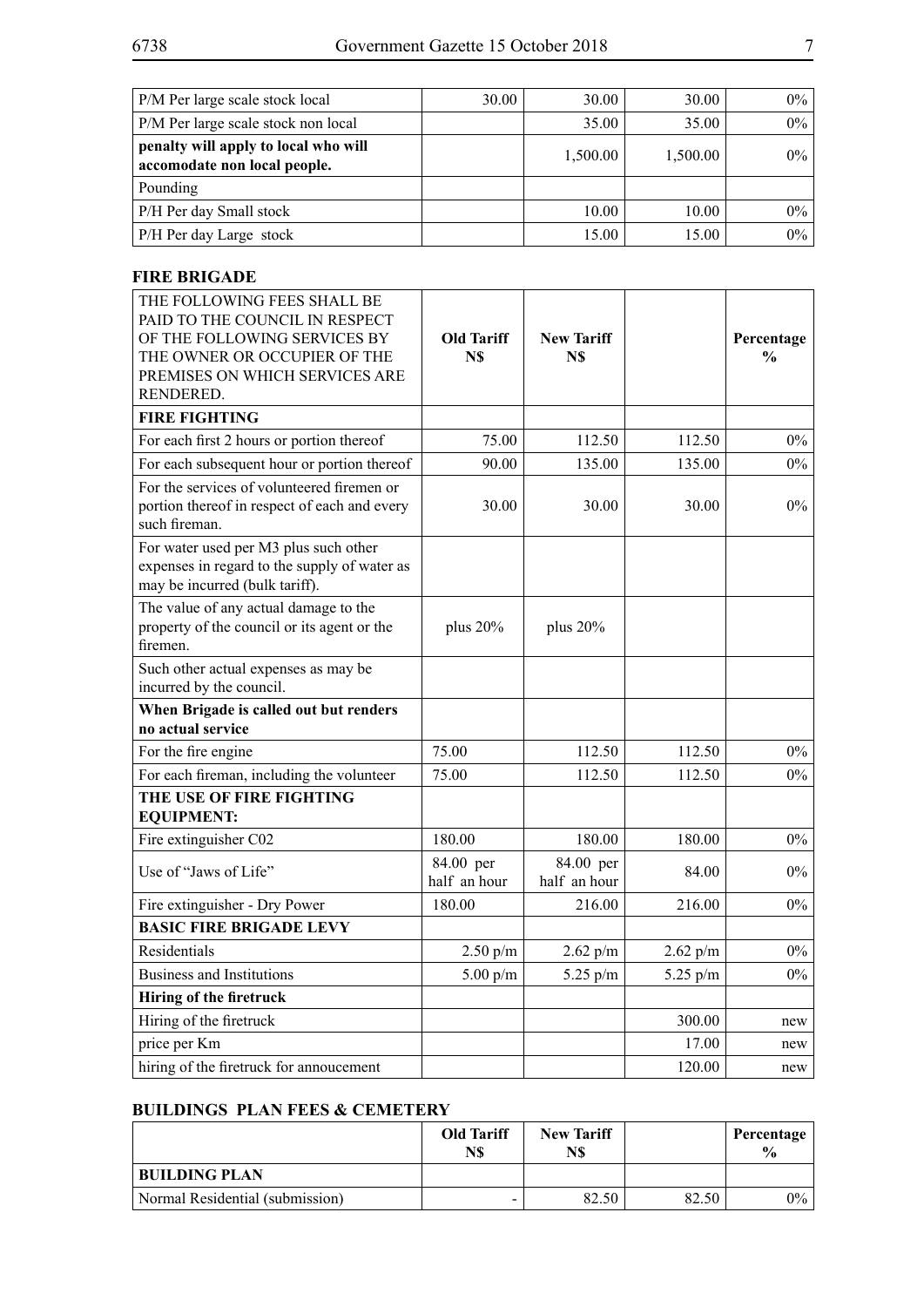| Business & Institution (submision)                                                                                                                                                                                                                            |          | 1,210.00  | 1,210.00  | $0\%$            |
|---------------------------------------------------------------------------------------------------------------------------------------------------------------------------------------------------------------------------------------------------------------|----------|-----------|-----------|------------------|
| <b>Approval of Building Plans</b>                                                                                                                                                                                                                             |          |           |           |                  |
| a) Buildings not exceeding 40m <sup>2</sup>                                                                                                                                                                                                                   |          | 250.00    | 250.00    | $0\%$            |
| b) Buildings exceeding 40m <sup>2</sup> but not<br>exceeding 60m <sup>2</sup>                                                                                                                                                                                 |          | 470.00    | 470.00    | $0\%$            |
| c) Buildings exceeding 60m <sup>2</sup> but not<br>exceeding 90m <sup>2</sup>                                                                                                                                                                                 |          | 640.00    | 640.00    | $0\%$            |
| d) Buildings exceeding 90m <sup>2</sup> but not<br>exceeding 120m <sup>2</sup>                                                                                                                                                                                |          | 740.00    | 740.00    | $0\%$            |
| e) Buildings exceeding 120m <sup>2</sup> but not<br>exceeding 160m <sup>2</sup>                                                                                                                                                                               |          | 880.00    | 880.00    | $0\%$            |
| f) Buildings exceeding 160m <sup>2</sup> but not<br>exceeding 200m <sup>2</sup>                                                                                                                                                                               |          | 1,080.00  | 1,080.00  | $0\%$            |
| g) Buildings exceeding 200m <sup>2</sup> but not<br>exceeding 250m <sup>2</sup>                                                                                                                                                                               |          | 1,410.00  | 1,410.00  | $0\%$            |
| h) Building exceeding 250m <sup>2</sup> but not<br>exceeding 500m <sup>2</sup>                                                                                                                                                                                |          | 1,680.00  | 1,680.00  | $0\%$            |
| i) Building exceeding 500m <sup>2</sup> but not<br>exceeding 2000m <sup>2</sup>                                                                                                                                                                               |          | 2,620.00  | 2,620.00  | $0\%$            |
| j) Building exceeding 2000m <sup>2</sup> and<br>comprising than three storeys                                                                                                                                                                                 |          | 6,380.00  | 6,380.00  | $0\%$            |
| k) Building exceeding 2000m <sup>2</sup> and<br>comprising three or more storeys                                                                                                                                                                              |          | 32,060.00 | 32,060.00 | $0\%$            |
| <b>Illegal Construction</b>                                                                                                                                                                                                                                   | 2,000.00 | 2,000.00  | 2,000.00  | $\boldsymbol{0}$ |
| Building plans must be submitted to the<br>Council before any person intend to erect<br>a new building or make alternation to an<br>excisting building within local area. No<br>buildings shall be constructed/altered unless<br>with the approval of Council |          |           |           |                  |
| <b>CEMETERY</b>                                                                                                                                                                                                                                               |          |           |           |                  |
| Reseved Grave per grave: An Adult                                                                                                                                                                                                                             | 100.00   | 150.00    | 225.00    | 50%              |
| A Child                                                                                                                                                                                                                                                       | 100.00   | 110.00    | 165.00    | 50%              |
| Pensioners                                                                                                                                                                                                                                                    |          | 100.00    | 150.00    | 50%              |
| <b>Burial Fees</b>                                                                                                                                                                                                                                            |          |           |           |                  |
| An Adult                                                                                                                                                                                                                                                      | 180.00   | 180.00    | 180.00    | $0\%$            |
| A child - Normal Grave                                                                                                                                                                                                                                        | 30.00    | 45.00     | 45.00     | $0\%$            |
| Pensioners                                                                                                                                                                                                                                                    |          | 100.00    | 100.00    | $0\%$            |
| Grave digged by Council                                                                                                                                                                                                                                       | 612.00   | 826.20    | 826.00    | $0\%$            |

#### **ADVERTISEMENTS**

|                                           | <b>Old Tariff</b><br>N\$ | <b>Old Tarrif</b><br>N\$ | <b>New Tarrif</b> | Percentage<br>$\%$ |
|-------------------------------------------|--------------------------|--------------------------|-------------------|--------------------|
| Up to $3 \text{ M}^2$                     |                          |                          |                   |                    |
| 1. Before Construction Per M <sup>2</sup> | 52.50                    | 262.50                   | 262.50            | 0%                 |
| 2. Monthly Licence Fee per board          | 52.50                    | 57.75                    | 78.75             | 12%                |
| 3. Annual Licence Fee                     | 630.00                   | 945.00                   | 945.00            | $0\%$              |
| From 3 M <sup>2</sup> Upwards             |                          |                          |                   |                    |
| 1. Before Construction Per M <sup>2</sup> | 94.50                    | 425.25                   | 425.25            | 0%                 |
| 2. Monthly Licence Fee per board          | 63.00                    | 94.50                    | 94.50             | 0%                 |
| 2. Annual Licence Fee                     | 756.00                   | 1,134.00                 | 1,134.00          | $0\%$              |
| Rotating boards per month                 | 63.00                    | 75.60                    | 75.60             | $0\%$              |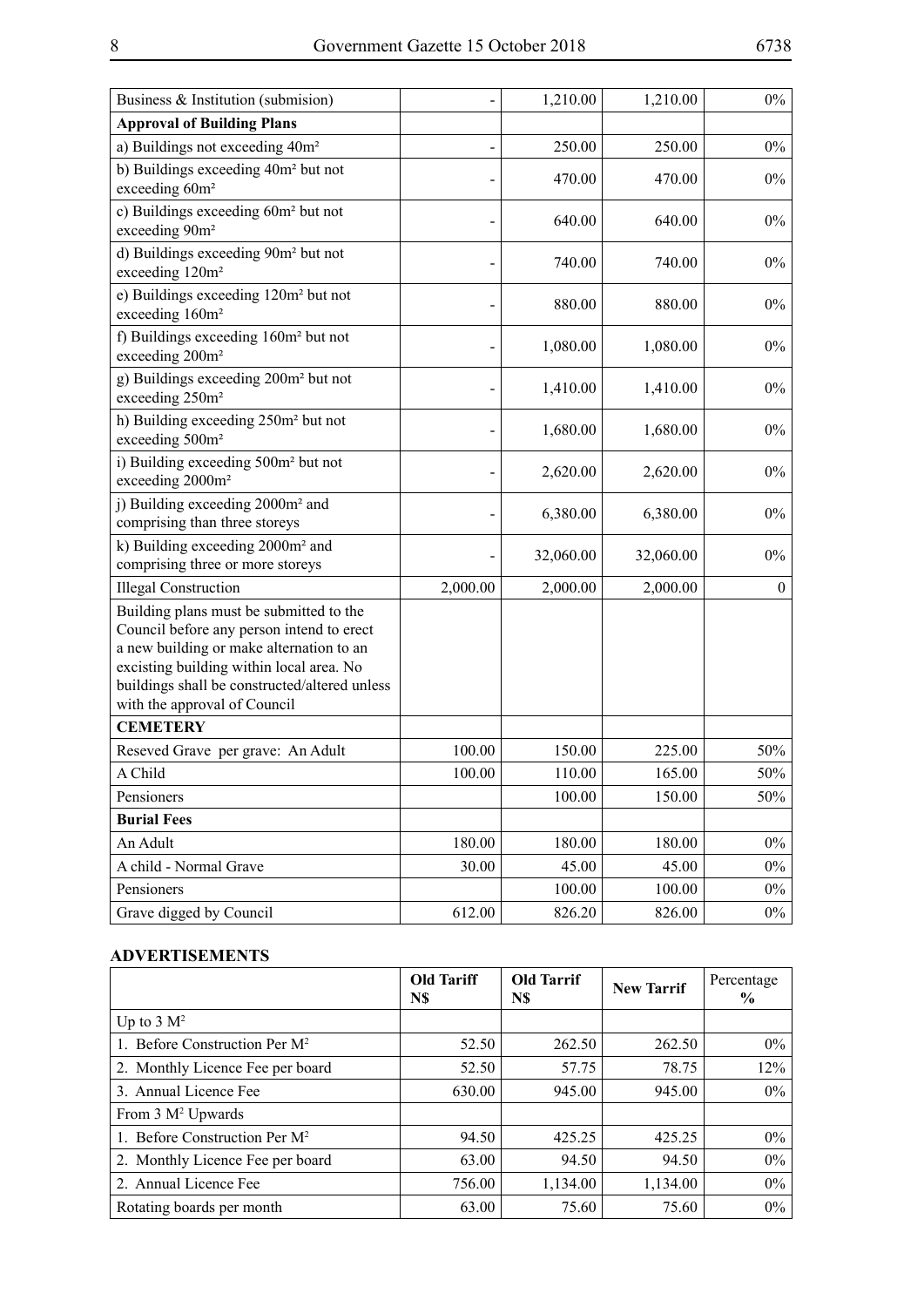| Temporary sign-per month or part thereof       |         | 57.89   | 57.89   | $0\%$ |
|------------------------------------------------|---------|---------|---------|-------|
| Illegal adverts regardles of size              | 2000.00 | 2000.00 | 2000.00 |       |
| Storage fees of illigal board advert / per day | 52.50   |         |         | $0\%$ |

#### **MISCELLANEOS CHARGES**

|                                                                      | <b>Old Tariff</b><br>N\$ | <b>New Tariff</b><br>N\$ |        | Percentage<br>$\frac{0}{0}$ |
|----------------------------------------------------------------------|--------------------------|--------------------------|--------|-----------------------------|
| <b>Street Vendor (Temporary Per Day)</b>                             |                          |                          |        |                             |
| Class: A Hawkers & Pedlars                                           | 52.50                    | 58.00                    | 58.00  | $0\%$                       |
| Class: B Cakes                                                       | 5.25                     | 5.50                     | 5.50   | $0\%$                       |
| Class:C Meat                                                         | 21.00                    | 22.00                    | 22.00  | $0\%$                       |
| Caravan and others (per month)                                       |                          | 300.00                   | 300.00 | $0\%$                       |
| <b>IMPLEMENT CHARGES:</b>                                            |                          |                          |        |                             |
| Fax:                                                                 |                          |                          |        |                             |
| Incoming per page                                                    | 2.00                     | 3.00                     | 3.00   | $0\%$                       |
| Outgoing per page                                                    | 2.00                     | 3.00                     | 3.00   | $0\%$                       |
| International per page                                               |                          | 10.00                    | 10.00  | $0\%$                       |
| Photocopy                                                            | 2.00                     | 2.50                     | 2.50   | $0\%$                       |
| Copy in colour                                                       |                          | 6.00                     | 6.00   | $0\%$                       |
| Printing from Usb (per Page)                                         |                          | 3.50                     | 3.50   | $0\%$                       |
| From Email (per Page)                                                |                          | 3.00                     | 3.00   | $0\%$                       |
| Emailing per mail                                                    | 30.00                    | 30.00                    | 30.00  | $0\%$                       |
| Rental of Chair                                                      |                          |                          |        |                             |
| Deposit Refundable                                                   | 10.00                    | 50.00                    | 50.00  | $0\%$                       |
| Per Chair per day                                                    | 3.00                     | 4.00                     | 4.00   | $0\%$                       |
| Pensioner                                                            |                          | 3.00                     | 3.00   | $0\%$                       |
| Table                                                                |                          |                          |        |                             |
| Deposit Refundable                                                   | 20.00                    | 60.00                    | 60.00  | $\mathbf{0}$                |
| Per table per day                                                    | 25.00                    | 30.00                    | 30.00  | $0\%$                       |
| Tent per day:                                                        |                          |                          |        |                             |
| Small                                                                | 180.00                   | 216.00                   | 150.00 | $-44%$                      |
| <b>Big</b>                                                           | 300.03                   | 327.00                   | 327.00 | $0\%$                       |
| Transport                                                            |                          | 60.00                    | 60.00  |                             |
| Damaged chair/table will be charged on the<br>cost of the item       |                          |                          |        |                             |
| Rental of Quantum                                                    |                          |                          |        |                             |
| Kalkrand to Mariental                                                | 30.00                    | 40.00                    | 40.00  | $\mathbf{0}$                |
| Kalkrand to Schlip                                                   | 40.00                    | 50.00                    | 50.00  | $\theta$                    |
| Renting per day is charged per Km<br>$(6x2 = 12)$                    |                          |                          | 12.00  | new                         |
| Renting for more than one day is charged<br>per Km plus driver"s S&T |                          |                          |        |                             |
| <b>Rental of stall</b>                                               |                          |                          |        |                             |
| rental of stall per month (water & electricity<br>Excluded)          |                          |                          | 180.00 | new                         |
| <b>Leasing of other Machinery</b>                                    |                          |                          |        |                             |
| Concret Mixer Per day                                                | 350                      | 370                      | 370    | $0\%$                       |
| Generator Per hour (without petrol)                                  |                          | 50                       | 50     | $\bf{0}$                    |
| Jack Hammer per hour                                                 | 200                      | 210.00                   | 210.00 | $0\%$                       |
| Deposit                                                              |                          |                          | 150.00 | new                         |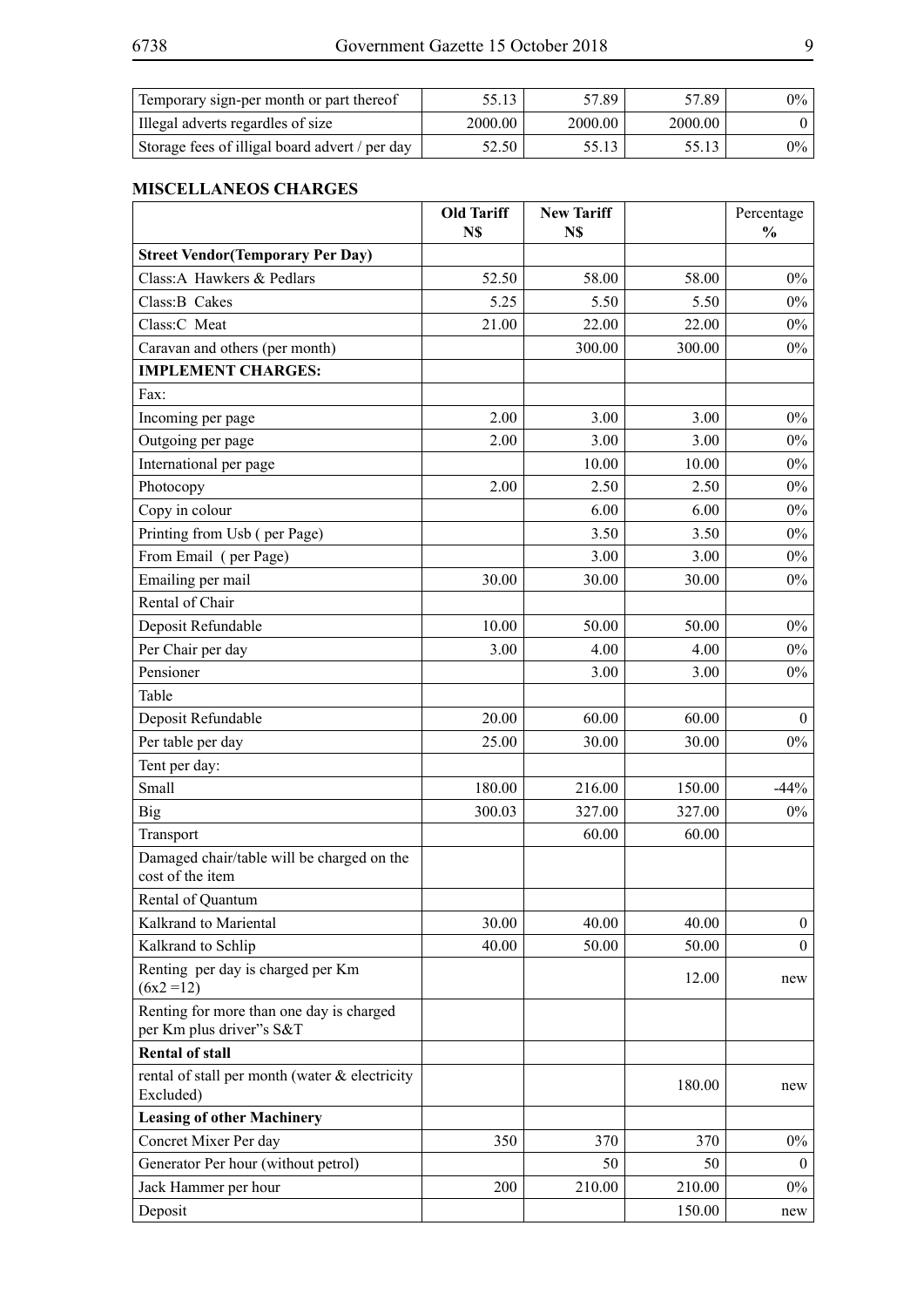| <b>Tipper Truck</b>                              |        |          |          |       |
|--------------------------------------------------|--------|----------|----------|-------|
| Hiring price per load times Km                   |        |          | 12.00    | new   |
| <b>Bricks</b>                                    |        |          | 280.00   | new   |
| Sand                                             |        |          | 260.00   | new   |
| Concrete                                         |        |          | 300.00   | new   |
| Cement                                           |        |          | 280.00   | new   |
| <b>Other Materials</b>                           |        |          | 200.00   | new   |
| Local                                            |        |          |          |       |
| JCB Per Hour with the operator                   |        |          |          |       |
| JCB Per Hour without Operator                    |        | 950.00   | 950.00   | $0\%$ |
| Outside                                          |        |          |          |       |
| JCB Per Hour with the operator                   |        | 1,000.00 | 1,000.00 | $0\%$ |
| JCB Per Hour without Operator                    |        | 1,500.00 | 1,500.00 | $0\%$ |
| Tractor per hour                                 | 63.00  | 75.60    | 75.60    | $0\%$ |
| Tractor per KM                                   | 13.94  | 14.64    | 14.64    | $0\%$ |
| Supply of building materials within town<br>land |        |          |          |       |
| If collected by council:                         |        |          |          |       |
| Building Sand per Load                           | 216.00 | 260.00   | 260.00   | $0\%$ |
| Garden Soil per Load                             | 216.00 | 260.00   | 260.00   | $0\%$ |
| Supply of Gravel                                 | 216.00 | 281.00   | 281.00   | $0\%$ |
| If collected by Private Customer                 |        |          |          |       |
| Building Sand per Load                           | 69.00  | 83.00    | 95.45    | 15%   |
| Garden Soil per Load                             | 69.00  | 83.00    | 95.45    | 15%   |
| Supply of Gravel                                 | 69.00  | 83.00    | 95.45    | 15%   |
| Sales of Bricks / Blocks                         |        |          |          |       |
| (A) Super Bricks                                 | 2.23   | 2.34     | 2.34     | $0\%$ |
| (B) Block Brick                                  | 9.44   | 9.91     | 9.91     | $0\%$ |
| (C) Small Brick                                  | 1.74   | 1.83     | 1.83     | $0\%$ |
| (D) Interlocks                                   | 1.53   | 1.61     | 1.61     | $0\%$ |

#### **J. H. Nuganab Chairperson Kalkrand Village Council**

# **Maltahöhe Village Council**

 $\frac{1}{2}$ 

```
No. 594 2018
```
#### TARIFFS 2018/2019

The Maltahöhe Village Council has under section 30(1)(u) of the Local Authorities Act, 1992 (Act No. 23 of 1992), as amended, amend the charges, fees, rates, and other monies payable in respect of services rendered by the Council as set out in the schedule, with effect from 1 July 2015.

**Tariffs exclude VAT**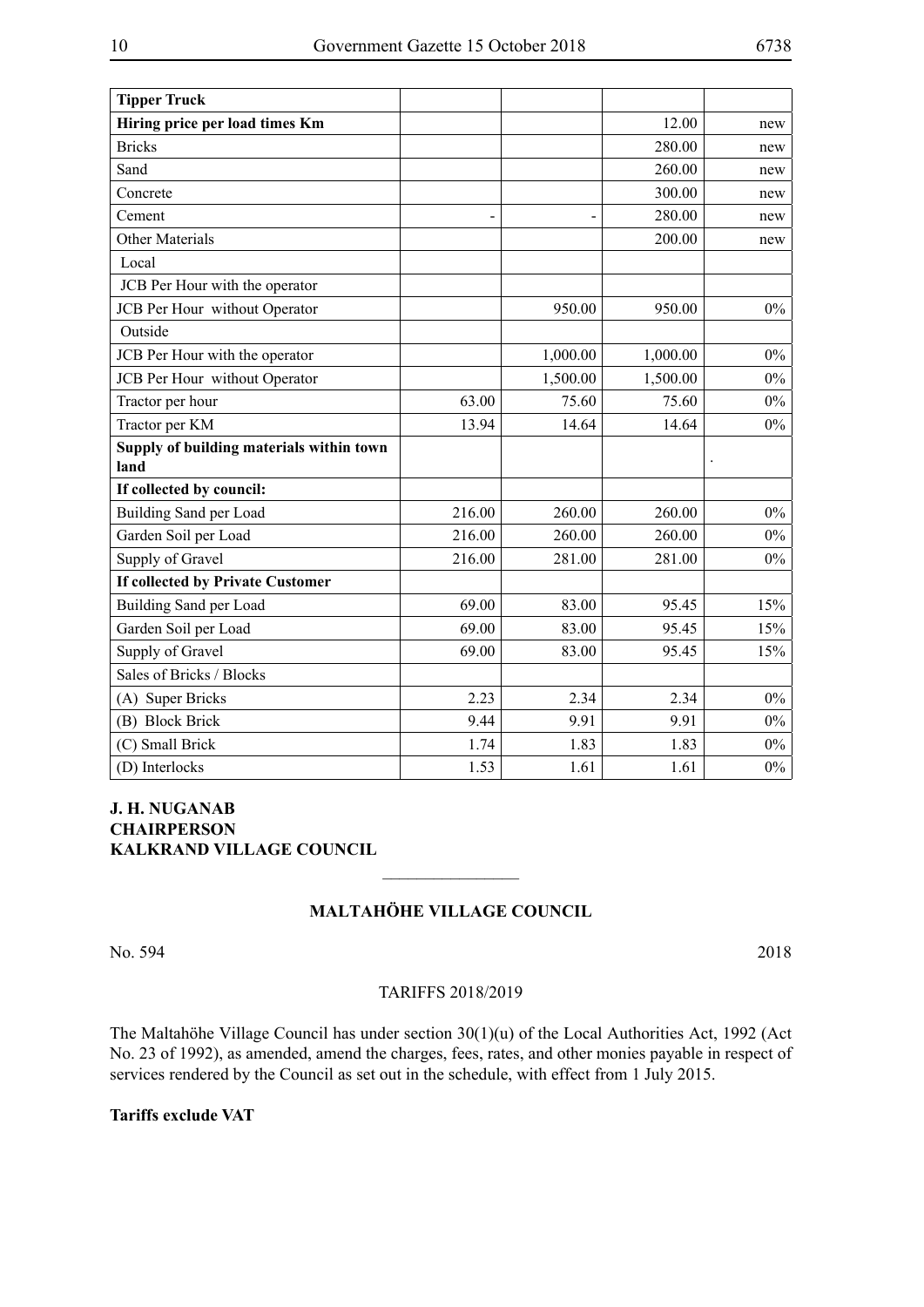| <b>Tariff Description</b>                                            | Proposed<br><b>Tariffs</b><br>2016/17 | Proposed<br><b>Tariffs</b><br>2017/2018 | Proposed<br><b>Tariff</b><br>2018/19 | <b>Increase</b><br>$\frac{0}{0}$ |
|----------------------------------------------------------------------|---------------------------------------|-----------------------------------------|--------------------------------------|----------------------------------|
| <b>A. WATER</b>                                                      |                                       |                                         |                                      |                                  |
| 1. Basic Charges                                                     |                                       |                                         |                                      |                                  |
| a) Residential per month                                             | 41.58                                 | 45.74                                   | 45.74                                | $0\%$                            |
| b) Business & Other customers                                        | 165.38                                | 181.92                                  | 181.92                               | $0\%$                            |
| 2. Unit Charges                                                      |                                       |                                         |                                      |                                  |
| a) Per 1000 litres                                                   | 13.20                                 | 14.91                                   | 14.91                                | $0\%$                            |
| b) Pre-paid Water (informal)-Blikkiesdorp                            | 16.65                                 | 18.82                                   | 18.82                                | $0\%$                            |
| c) Pre-paid Water (formal): Town                                     | 17.48                                 | 19.76                                   | 19.76                                | $0\%$                            |
| d) Pre-paid Business:                                                | 17.83                                 | 20.15                                   | 20.15                                | $0\%$                            |
| 3. Service Fees                                                      |                                       |                                         |                                      |                                  |
| a) Deposit-residential                                               | 166.65                                | 166.65                                  | 166.65                               | $0\%$                            |
| b) Deposit-all other customers                                       | 404.25                                | 404.25                                  | 404.25                               | $0\%$                            |
| c) Deposit-all temporary customers                                   | 1,386.00                              | 1,386.00                                | 1,386.00                             | $0\%$                            |
| Connection of a pipe under 26mm<br>d)                                | 577.50                                | 577.50                                  | 577.50                               | $0\%$                            |
| Connection of a pipe above 25mm<br>e)                                | 1,386.00                              | 1,386.00                                | 1,386.00                             | $0\%$                            |
| Reconnection fees (household)<br>f)                                  | 117.88                                | 117.88                                  | 117.88                               | $0\%$                            |
| Reconnection fees (other customers)<br>g)                            | 346.50                                | 346.50                                  | 346.50                               | $0\%$                            |
| Re/disconnection on request<br>h)                                    | 173.25                                | 173.25                                  | 173.25                               | $0\%$                            |
| i) Reallocation of meter after approval                              | 808.50                                | 808.50                                  | 808.50                               | $0\%$                            |
| 4. Illegal connections, Bypass, Sabotage                             |                                       |                                         |                                      |                                  |
| and/or Tempering with meter                                          |                                       |                                         |                                      |                                  |
| a) First offence (plus consumption)                                  | 2,000.00                              | 2,000.00                                | 2,000.00                             | $0\%$                            |
| b) Second offence (plus consumption, and                             | 2,000.00                              | 2,000.00                                | 2,000.00                             | $0\%$                            |
| legal costs)                                                         |                                       |                                         |                                      |                                  |
| 5. Call Out Fees                                                     |                                       |                                         |                                      |                                  |
| a) Repairing water reticulation (customers<br>side) (from the meter) | 242.55                                | 242.55                                  | 242.55                               | $0.0\%$                          |
| <b>B. ELECTRICITY</b>                                                |                                       |                                         |                                      |                                  |
| PRE-PAID ELECTRICITY                                                 |                                       |                                         |                                      |                                  |
| PRE-PAYMENT METERS SINGLE<br><b>PHASE</b>                            |                                       |                                         |                                      |                                  |
| Unit Charge N\$/kWh                                                  | 1.75                                  | 1.93                                    | 1.93                                 | $0\%$                            |
| ECB levy N\$/kWh                                                     | 0.01546                               | 0.01546                                 | 0.01546                              | $0\%$                            |
| PRE-PAYMENT METERS THREE PHASE                                       |                                       |                                         |                                      |                                  |
| Unit Charge N\$/kWh                                                  | 2.37                                  | 2.61                                    | 2.61                                 | $0\%$                            |
| ECB levy N\$/kWh                                                     | 0.01546                               | 0.01546                                 | 0.01546                              | $0\%$                            |
| <b>CONVENTIONAL ELECTRICITY</b>                                      |                                       |                                         |                                      |                                  |
| <b>TARIFF A: SMALLCONSUMERS-</b><br>SINGLE PHASE (LESS THAN 25 AMPS) |                                       |                                         |                                      |                                  |
| Unit Charge N\$/kWh                                                  | 1.40                                  | 1.54                                    | 1.54                                 | $0\%$                            |
| Capacity Charge N\$/amp/month                                        | 6.06                                  | 6.66                                    | 6.66                                 | $0\%$                            |
| ECB levy N\$/kWh                                                     | 0.01546                               | 0.01546                                 | 0.01546                              | $0\%$                            |
| <b>TARIFF B:SMALL CONSUMERS-</b>                                     |                                       |                                         |                                      |                                  |
| <b>SINGLE PHASE (ABOVE 25AMPS)</b>                                   |                                       |                                         |                                      |                                  |
| Unit charge N\$/kWh                                                  | 1.91                                  | 2.10                                    | 2.10                                 | $0\%$                            |
| Capacity Charge N\$/amp/month                                        | 6.06                                  | 6.66                                    | 6.66                                 | $0\%$                            |
| ECB levy N\$/kWh                                                     | 0.01546                               | 0.01546                                 | 0.01546                              | $0\%$                            |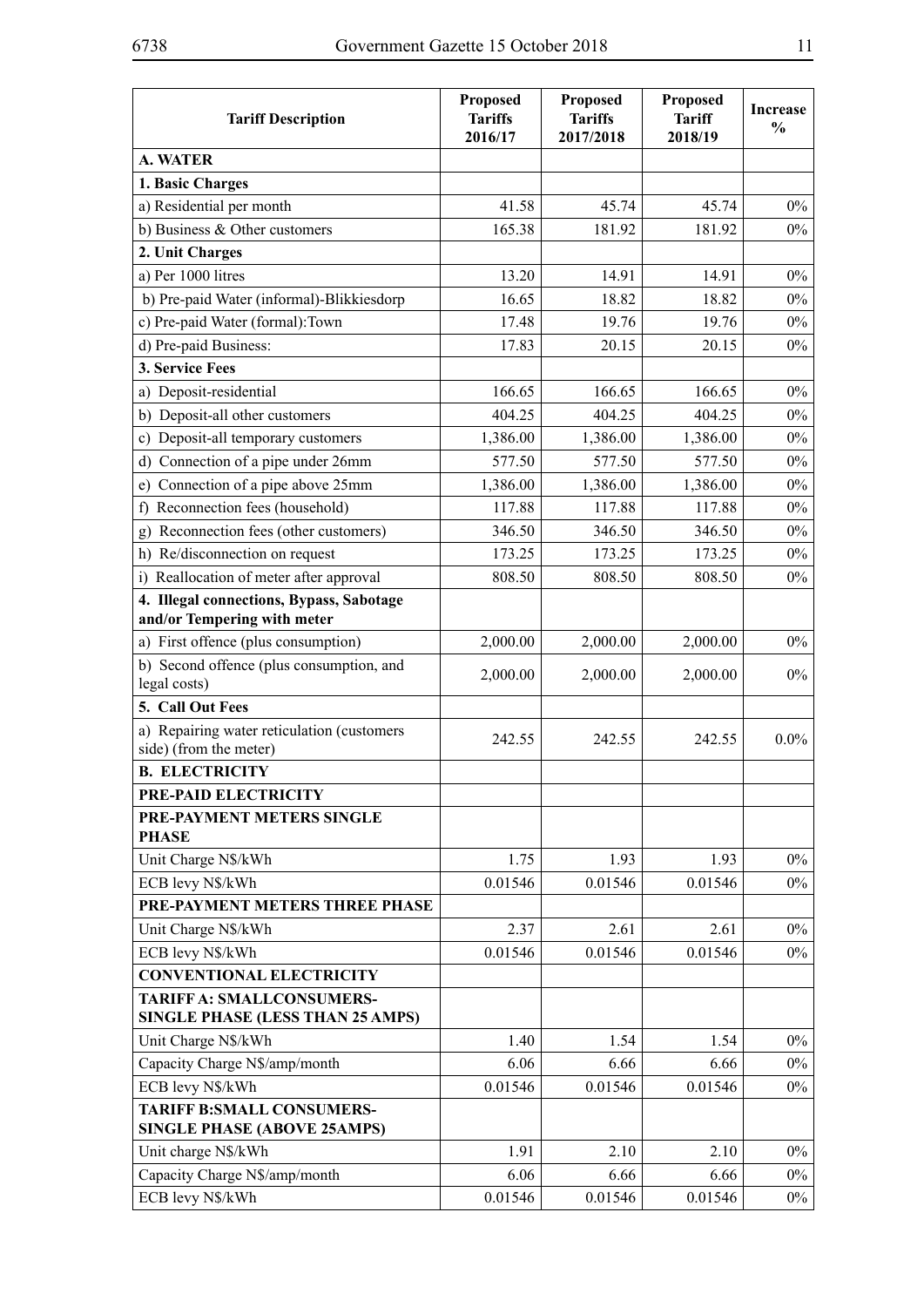| <b>TARIFF C: BUSINESS SINGLE PHASE</b><br>(LESS THAN 25 AMPS) |          |          |          |            |
|---------------------------------------------------------------|----------|----------|----------|------------|
| Unit Charge N\$/kWh                                           | 1.91     | 2.10     | 2.10     | $0\%$      |
| Capacity Charge N\$/amps/month                                | 9.10     | 10.01    | 10.01    | $0\%$      |
| ECB levy N\$/kWh                                              | 0.01546  | 0.01546  | 0.01546  | $0\%$      |
| <b>TARIFF D: BUSINESS SINGLE PHASE</b>                        |          |          |          |            |
| (ABOVE 25 AMPS)                                               |          |          |          |            |
| Unit Charge N\$/kWh                                           | 1.91     | 2.10     | 2.10     | $0\%$      |
| Capacity Charge N\$/amp/month                                 | 9.10     | 10.01    | 10.01    | $0\%$      |
| ECB levy N\$/kWh                                              | 0.01546  | 0.01546  | 0.01546  | $0\%$      |
| <b>TARIFF E: BUSINESS THREE PHASE</b>                         |          |          |          |            |
| Unit Charge N\$/kWh                                           | 1.91     | 2.10     | 2.10     | $0\%$      |
| Capacity Charge N\$/amp/month                                 | 32.72    | 35.99    | 35.99    | $0\%$      |
| ECB levy N\$/kWh                                              | 0.01546  | 0.01546  | 0.01546  | $0\%$      |
| <b>TARRIF F: LARGE CONSUMERS</b>                              |          |          |          |            |
| Unit Charge N\$/kWh                                           | 1.91     | 2.10     | 2.10     | $0\%$      |
| Capacity Charge N\$/kWh                                       | 32.72    | 35.99    | 35.99    | $0\%$      |
| Maximum Charge N\$/kWh                                        | 132.83   | 146.11   | 146.11   | $0\%$      |
| ECB levy                                                      | 0.01546  | 0.01546  | 0.01546  | $0\%$      |
| <b>TARIFF G:VACANT ERVEN -</b><br><b>DOMESTIC</b>             |          |          |          |            |
| Fixed Charge N\$ per month                                    | 38.18    | 42.00    | 42.00    | $0\%$      |
| <b>TARIFF H: VACANT ERVEN -</b>                               |          |          |          |            |
| <b>COMMERCIAL</b>                                             |          |          |          |            |
| Fixed Charge N\$ Per month                                    | 82.01    | 90.22    | 90.22    | $0\%$      |
| 3. SERVICE FEE FOR ELECTRICITY                                |          |          |          |            |
| a) Deposit Residential                                        | 230.33   | 230.33   | 230.33   | $0\%$      |
| b) Deposit - all other customers                              | 537.44   | 537.44   | 537.44   | $0\%$      |
| c) Deposit - temporary residential                            | 230.33   | 230.33   | 230.33   | $0\%$      |
| d) Deposit - all temporary customers                          | 1,675.12 | 1,675.12 | 1,675.12 | $0\%$      |
| e) Reconnection fees (household)                              | 138.09   | 138.09   | 138.09   | $0\%$      |
| f) Reconnection fee (other customers)                         | 460.66   | 460.66   | 460.66   | $0\%$      |
| Re / disconnection on request<br>g)                           | 230.33   | 230.33   | 230.33   | $0\%$      |
| Reallocation of meter after approval<br>h)                    | 1,055.32 | 1,055.32 | 1,055.32 | $0\%$      |
| New Connections - Blikkies Dorp<br>$\ddot{1}$<br>115.00       | 132.83   | 132.83   | 132.83   | $0\%$      |
| New Connections - Andreville<br>$\overline{1}$                | 323.40   | 323.40   | 323.40   | $0\%$      |
| k) New Connections-Town                                       | 415.80   | 415.80   | 415.80   | $0\%$      |
| l) New Connection - Business anywhere                         | 531.30   | 531.30   | 531.30   | $0\%$      |
| 4. Maximum Demand Charges                                     |          |          |          |            |
| a) Shall be applicable and being charged as per               | 115.50   | 115.50   | 115.50   | $0\%$      |
| the Electricity Control Board guidelines                      |          |          |          |            |
| b) ECB Levy                                                   | 0.01546  | 0.01546  | 0.01546  | $0\%$      |
| <b>C. SANITATION</b>                                          |          |          |          |            |
| 1. Domestic and Garden Refuse Removal<br><b>Basic Charges</b> |          |          |          |            |
| a) Residential (Domestic) refuse per month                    | 50.11    | 50.11    | 50.11    | $0\%$      |
| b) Coca shops per bin                                         | 65.29    | 65.29    | 65.29    | $0\%$      |
| Other Businesses per bin<br>C)                                | 145.80   | 145.80   | 145.80   | $0\%$      |
| d) Government institutions per bin                            |          | 165.00   | 165.00   | <b>NEW</b> |
|                                                               |          |          |          |            |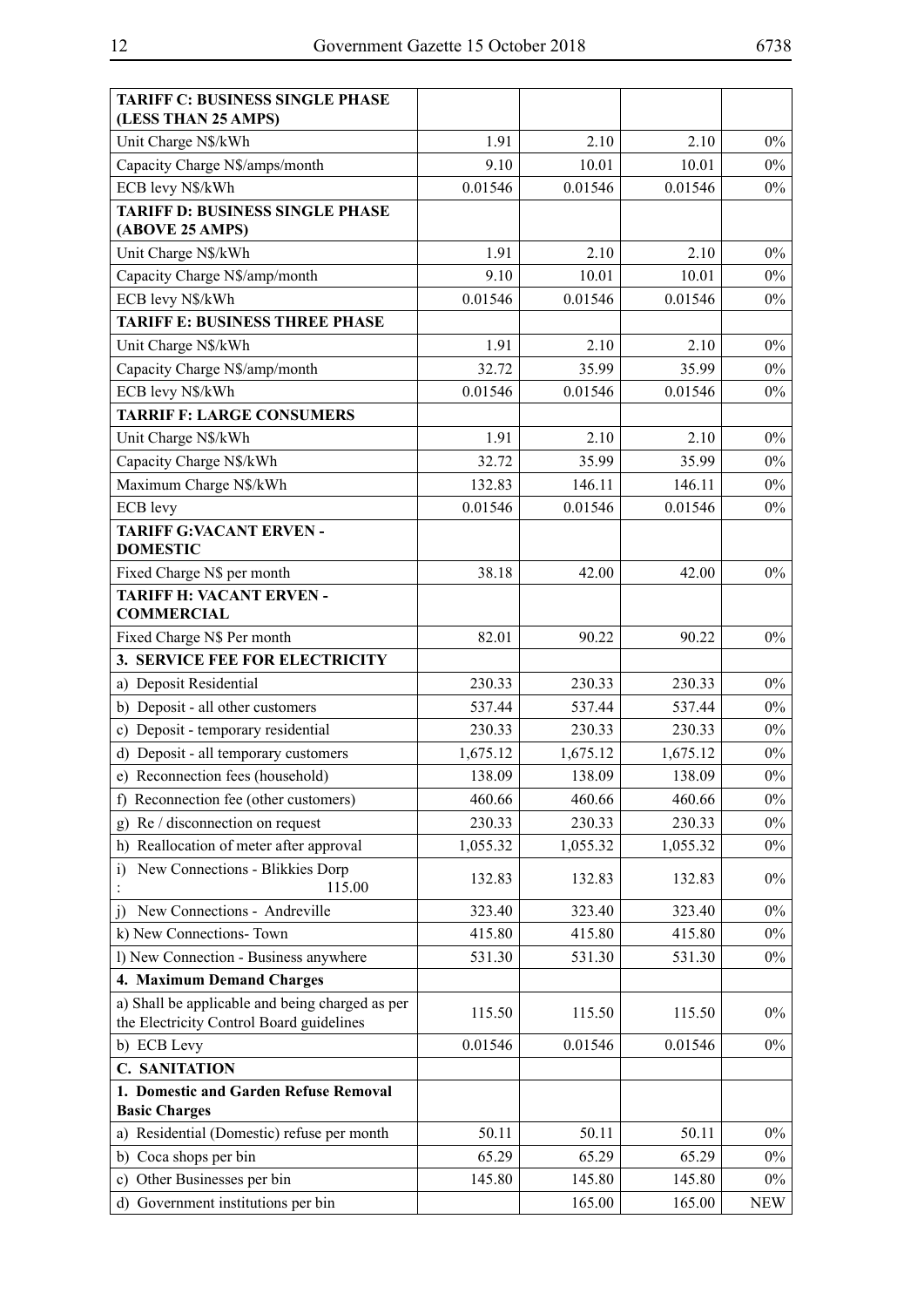| e) Construction material per load                                             | 459.24 | 459.24 | 459.24 | $0\%$      |
|-------------------------------------------------------------------------------|--------|--------|--------|------------|
| f) Renting and removal of skip container                                      | 528.82 | 528.82 | 528.82 | $0\%$      |
| Illegal dumping of refuse<br>$\mathbf{g}$ )                                   | 486.92 | 486.92 | 486.92 | $0\%$      |
| h) Removal of garden refuse Maltahöhe town                                    | 137.53 | 137.53 | 137.53 | $0\%$      |
| area<br>Andrewville                                                           | 41.16  | 41.16  | 41.16  | $0\%$      |
| i) Ouside Council Borders                                                     | 85.05  | 85.05  | 85.05  | $0\%$      |
| (j) Dumping refuse (Outside borders per load)                                 | 300.00 | 300.00 | 300.00 | $0\%$      |
| 2. Cutting and Removal of Trees                                               |        |        |        |            |
| a) Small trees                                                                | 76.41  | 76.41  | 76.41  | $0\%$      |
| b) Bushes                                                                     | 93.60  | 93.60  | 93.60  | $0\%$      |
| c) Illegal Cutting of trees                                                   | 980.51 | 980.51 | 980.51 | $0\%$      |
| 3. Sewerage Service                                                           |        |        |        |            |
| a) Sewerage - residential basic charges per                                   |        |        |        |            |
| month                                                                         | 34.02  | 34.02  | 34.02  | $0\%$      |
| b) Sewerage - Businesses basic charges per<br>month                           | 81.03  | 81.03  | 81.03  | $0\%$      |
| c) Government Institutions basic charges per<br>moth                          |        | 95.00  | 95.00  | <b>NEW</b> |
| d) Sewerage - residential per toilet                                          | 14.86  | 14.86  | 14.86  | $0\%$      |
| e) Sewerage - Business customers per toilet<br>per month                      | 22.28  | 22.28  | 22.28  | $0\%$      |
| f) Government Institutions per toilet per<br>month                            |        | 75.00  | 75.00  | <b>NEW</b> |
| g) Sewerage connection - Residential                                          | 519.86 | 519.86 | 519.86 | $0\%$      |
| h) Sewerage connection - Business                                             | 965.43 | 965.43 | 965.43 | $0\%$      |
| 4. Removal of Sewerage Water                                                  |        |        |        |            |
| a) Maltahöhe town per 7000 letres or part<br>thereof (including Andrewville)  | 72.92  | 72.92  | 72.92  | $0\%$      |
| b) Peri-Urban per 7000 litres plus N\$9 .87 per<br>km)                        | 135.04 | 135.04 | 135.04 | $0\%$      |
| c) Unblocking a sewer line: Residential                                       | 103.98 | 103.98 | 103.98 | $0\%$      |
| d) Unblocking a Sewer Line: Business                                          | 183.71 | 183.71 | 183.71 | $0\%$      |
| e) Roding Rod Per Hour by Council                                             | 112.27 | 112.27 | 112.27 | $0\%$      |
| f) Hiring Rod Per Hour by customer                                            | 13.61  | 13.61  | 13.61  | $0\%$      |
| D. ENVIRONMENTAL HEALTH                                                       |        |        |        |            |
| 1. Abattoir Inspector Fees                                                    |        |        |        |            |
| a) Per cattle, horse, donkey, mule                                            | 36.47  | 36.47  | 36.47  | $0\%$      |
| b) Per sheep or goat                                                          | 12.16  | 12.16  | 12.16  | $0\%$      |
| c) Per calf                                                                   | 24.31  | 24.31  | 24.31  | $0\%$      |
| d) Per pig                                                                    | 18.28  | 18.28  | 18.28  | $0\%$      |
| e) Per any other domesticated animal or game<br>(wheighing more than 100kg)   | 48.63  | 48.63  | 48.63  | $0\%$      |
| f) Per any other domesticated animal or game<br>(wheighing less than 100.1kg) | 18.24  | 18.24  | 18.24  | $0\%$      |
| g) Per any other domesticated animal or game<br>(wheighing less than 20kg)    | 9.26   | 9.26   | 9.26   | $0\%$      |
| Slaughtering without permission<br>h)                                         | 182.33 | 182.33 | 182.33 | $0\%$      |
| 2. Fitness/Trading Certificate                                                |        |        |        |            |
| a) Hawkers or Peddlers per annum                                              | 194.44 | 194.44 | 194.44 | $0\%$      |
| b) Small business per annum                                                   | 405.08 | 405.08 | 405.08 | $0\%$      |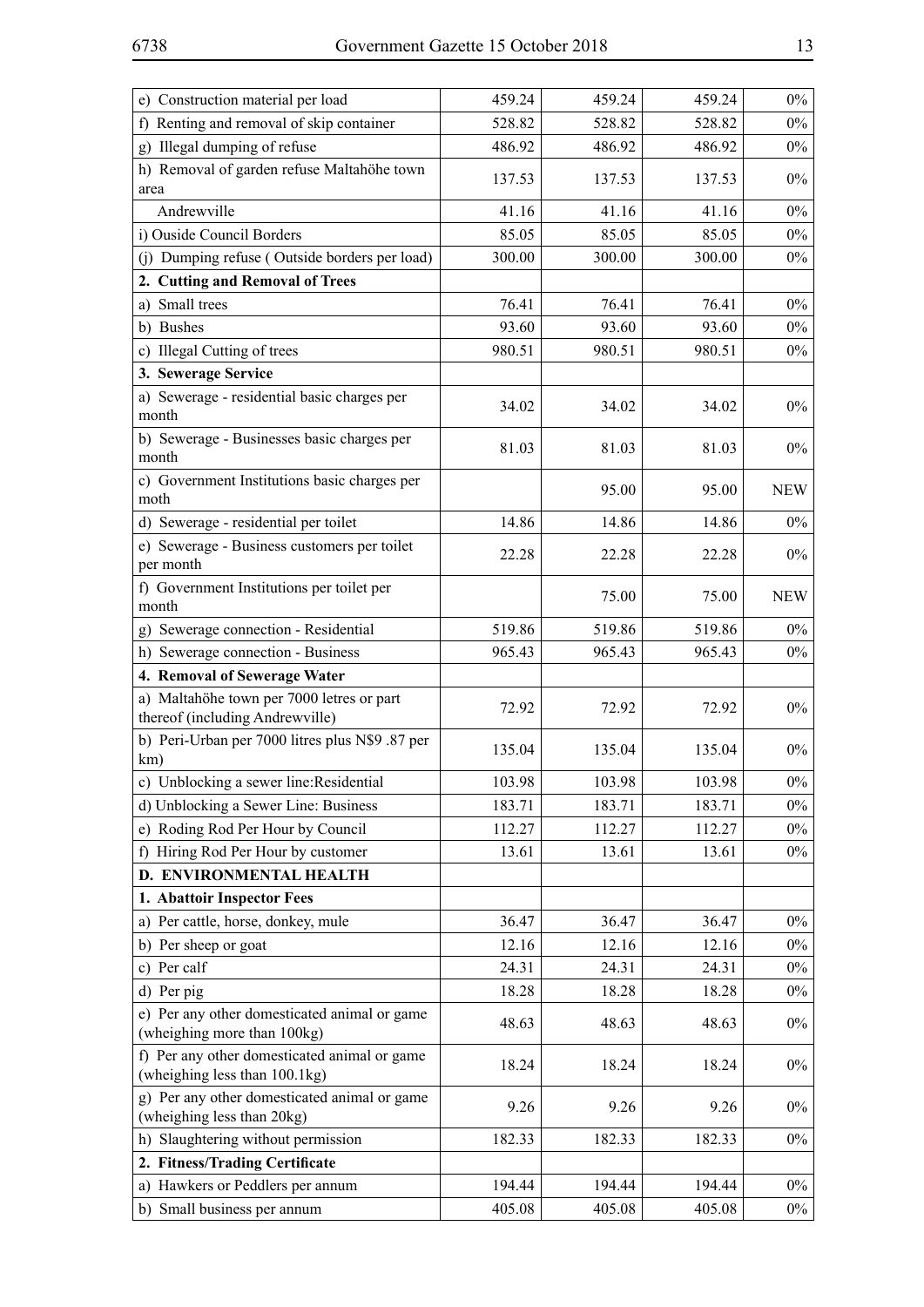| c) Medium business per annum                                    | 842.56   | 842.56   | 842.56   | $0\%$ |
|-----------------------------------------------------------------|----------|----------|----------|-------|
| d) Large business per annum                                     | 1,555.49 | 1,555.49 | 1,555.49 | $0\%$ |
| e) Chain business per annum                                     | 3,037.62 | 3,037.62 | 3,037.62 | $0\%$ |
| 3. Pest Control Services (Malaria                               |          |          |          |       |
| includded)                                                      |          |          |          |       |
| a) Domestic (per 10 square metres or part<br>thereof)           | 17.37    | 17.37    | 17.37    | $0\%$ |
| b) Business (peer 10 square metres or part<br>thereof)          | 38.04    | 38.04    | 38.04    | $0\%$ |
| c) Other institutions (per 10 square metres or<br>part thereof) | 25.47    | 25.47    | 25.47    | $0\%$ |
| 4. Pounds                                                       |          |          |          |       |
| 4.1. Detention Fees                                             |          |          |          |       |
| a) Sheep or goat per day or part thereof                        | 4.68     | 4.68     | 4.68     | $0\%$ |
| b) Any other animal per day or part thereof                     | 15.98    | 15.98    | 15.98    | $0\%$ |
| 4.2. Grazing Fees(Feeding)                                      |          |          |          |       |
| a) Sheep or goat per day or part thereof                        | 7.80     | 7.80     | 7.80     | $0\%$ |
| b) Any other animal per day or part thereof                     | 22.28    | 22.28    | 22.28    | $0\%$ |
| 4.3. Grazing Fees (Town Land/Tender<br>Campus)                  |          |          |          |       |
| a) Large Live Stock                                             | 18.37    | 18.37    | 18.37    | $0\%$ |
| b) Small livestock                                              | 6.12     | 6.12     | 6.12     | $0\%$ |
| <b>Grazing fee Per month/per stock</b>                          |          |          |          |       |
| a) Large Livestock                                              | 4.51     | 4.51     | 4.51     | $0\%$ |
| b) Small livestock                                              | 2.20     | 2.20     | 2.20     | $0\%$ |
| 4.4. Movement or Driving of Animals                             |          |          |          |       |
| a) Delivering of animals to the pound per<br>animal             | 1.34     | 1.34     | 1.34     | $0\%$ |
| 5. Commercial Rates                                             |          |          |          |       |
| a) Deposit                                                      | 1,575.00 | 1,575.00 | 1,575.00 | $0\%$ |
| 5.1. Detention Fees                                             |          |          |          |       |
| a) Sheep or goat per day or part thereof                        | 15.75    | 15.75    | 15.75    | $0\%$ |
| b) Any other animal per day or part thereof                     | 31.50    | 31.50    | 31.50    | $0\%$ |
| 5.2. Grazing Fees(Feeding)                                      |          |          |          |       |
| a) Sheep or goat per day or part thereof                        | 21.00    | 21.00    | 21.00    | $0\%$ |
| b) Any other animal per day or part thereof                     | 29.40    | 29.40    | 29.40    | $0\%$ |
| 5.3. Grazing Fees (Town Land/Tender<br>Campus)                  |          |          |          |       |
| a) Large Live Stock                                             |          |          |          |       |
| b) Small livestock                                              | 38.85    | 38.85    | 38.85    | $0\%$ |
| <b>Grazing fee Per month/per stock</b>                          | 8.40     | 8.40     | 8.40     | $0\%$ |
| a) Large Livestock                                              | 23.10    | 23.10    | 23.10    | $0\%$ |
| b) Small livestock                                              | 11.55    | 11.55    | 11.55    | $0\%$ |
| 5.4. Movement or Driving of Animals                             |          |          |          |       |
| a) Delivering of animals to the pound per<br>animal             | 10.50    | 10.50    | 10.50    | $0\%$ |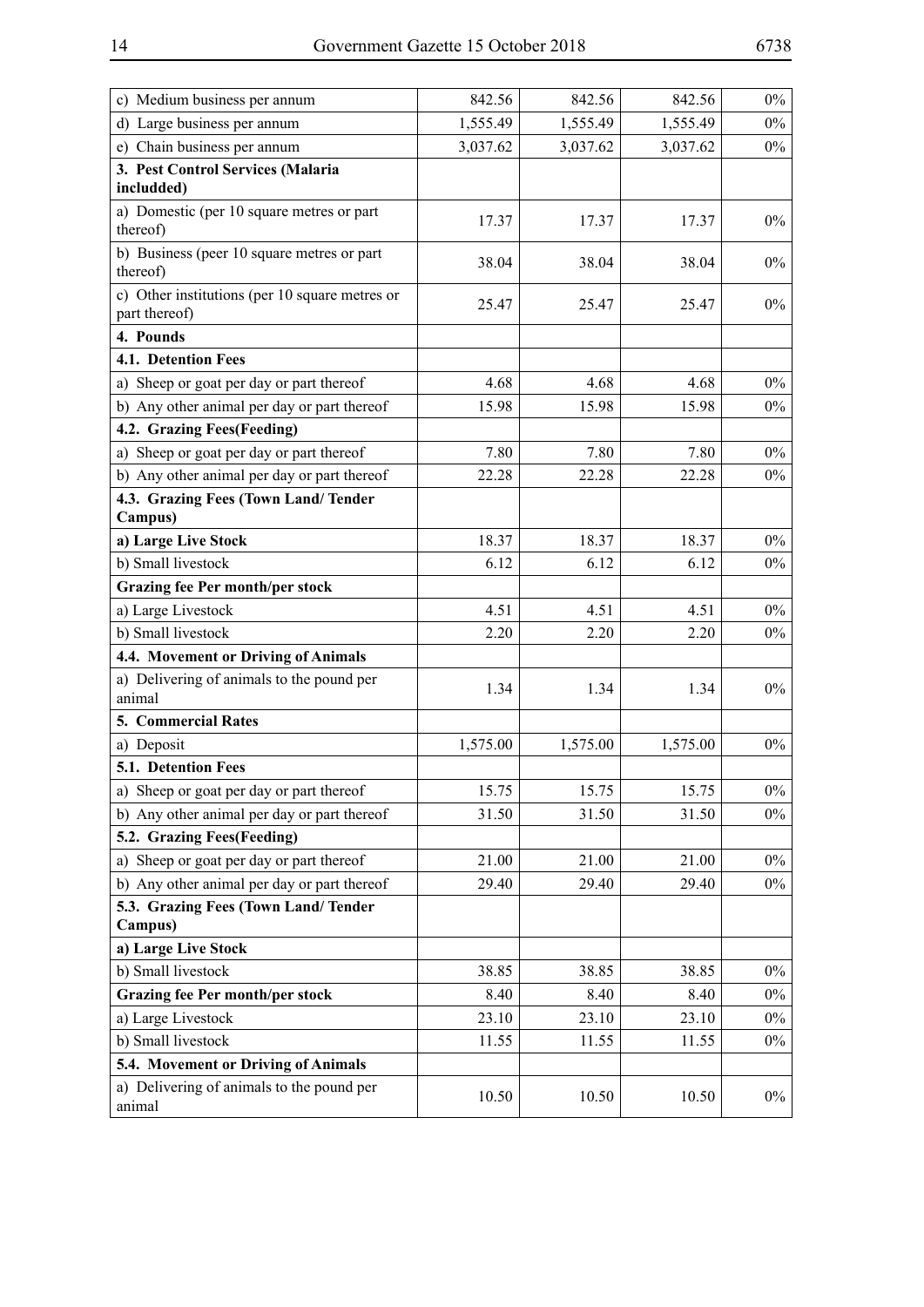| <b>F. ASSESSMENT RATES ON RATEABLE</b><br>PROPERTIES AND RENTALS                |                      |                     |                     |            |
|---------------------------------------------------------------------------------|----------------------|---------------------|---------------------|------------|
| 1. Rates and Taxes                                                              |                      |                     |                     |            |
| a) Land / Site / Erf Value                                                      |                      |                     |                     |            |
| i) On all residential site, value per one dollar<br>$(N$1.00)$ per annum        | 0.084                | 0.084               | 0.084               | $0\%$      |
| ii) On all business and other site, value per one<br>dollar (N\$1.00) per annum | 0.12                 | 0.12                | 0.12                | $0\%$      |
| iii) Government Institutions site, value per one<br>dollar/annum                |                      | 0.186               | 0.186               | <b>NEW</b> |
| b) Improvement Value                                                            |                      |                     |                     |            |
| i) Residential value per one dollar (N\$1.00)<br>per annum                      | 0.005                | 0.005               | 0.005               | $0\%$      |
| ii) Business and other customers value per one<br>dollar (N\$1.00) per annum    | 0.012                | 0.012               | 0.012               | $0\%$      |
| iii) Government Institutions site, value per one<br>dollar/annum                |                      | 0.024               | 0.024               | <b>NEW</b> |
| All Assessment Rates calculated as follows:                                     |                      |                     |                     |            |
| Improvement Value (22000) x rate value<br>$(0.636)$ / by 12 months = N\$55.00   |                      |                     |                     |            |
| Site Value (N\$250.00) x rate value (N\$0.636) /<br>$12$ months = $N$13.25$     |                      |                     |                     |            |
| 2. Renting of Sites in Informal Settlement                                      |                      |                     |                     |            |
| a) Residential per month less than 300 square<br>metres                         | 23.29                | 24.45               | 24.45               | $0\%$      |
| b) Residential per month less than 500 square<br>metres                         | 40.93                | 42.98               | 42.98               | $0\%$      |
| c) Residential per month more than 499 square<br>metres                         | 81.89                | 85.98               | 85.98               | $0\%$      |
| d) All other customers per month less than 300<br>square metres                 | 81.89                | 85.98               | 85.98               | $0\%$      |
| e) All other customers per month more than<br>299 square metres                 | 114.63               | 120.36              | 120.36              | $0\%$      |
| 3. Approval of Building Plan Fees                                               |                      |                     |                     |            |
| Submission of building plans basic charge<br>a)                                 | 89.32                | 93.79               | 93.79               | $0\%$      |
| Building plan per square metre<br>b)                                            | 2.98                 | 3.13                | 3.13                | $0\%$      |
| Boundary wall per sqaure metre<br>c)                                            | 1.14                 | 1.20                | 1.20                | $0\%$      |
| Searching of erf boundary pegs per erf<br>d)                                    | 44.66                | 46.89               | 46.89               | $0\%$      |
| Construction without an approved building<br>e)<br>plan                         | 6,076.14             | 6,379.95            | 6,379.95            | $0\%$      |
| Excavation on land without permission<br>f)                                     | 6,076.14             | 6,379.95            | 6,379.95            | $0\%$      |
| 4. Sales of Immovable and Other Properties                                      |                      |                     |                     |            |
| Adminstration and advertisement costs<br>a)                                     | 868.22               | 911.63              | 911.63              | $0\%$      |
| b) Erven                                                                        |                      |                     |                     |            |
| i) Business - Town                                                              | $21.6$ /sqm          | $21.6$ /sqm         | $21.6$ /sqm         | $0\%$      |
| - Andrewville                                                                   | $16.2$ /sqm          | $16.2$ /sqm         | $16.2$ /sqm         | $0\%$      |
| ii) Residential (Maltahöhe)                                                     | $18.22/\mathrm{sqm}$ | 18.22/sqm           | $18.22$ /sqm        | $0\%$      |
| Residential (Andrewville)<br>$\overline{iii}$                                   | $13.5/\mathrm{sqm}$  | $13.5/\mathrm{sqm}$ | $13.5/\mathrm{sgm}$ | $0\%$      |
| Institutional<br>iv)                                                            | $9.72$ /sqm          | $9.72$ /sqm         | $9.72$ /sqm         | $0\%$      |
| Industrial (heavy/lihgt)<br>V)                                                  | $31.72$ /sqm         | 31.72/sqm           | 31.72/sqm           | $0\%$      |
| vi) Veterans ervens- Maltahohe                                                  | $12.00/\mathrm{sqm}$ | $12.00$ /sqm        | $12.00$ /sqm        | $0\%$      |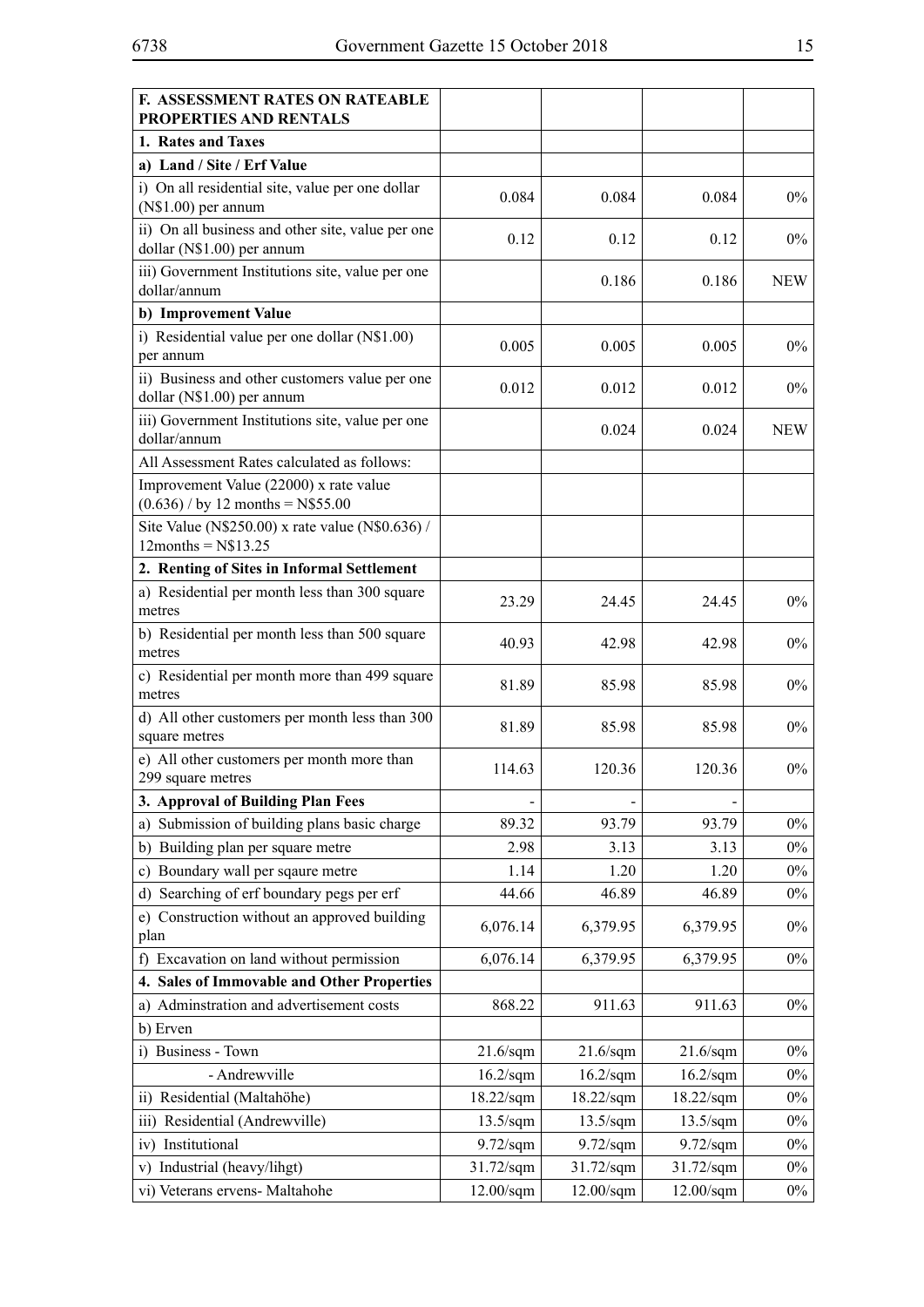| viii) Undeveloped land<br>5. Town Maps<br>a) Per large map A3 upward<br>b) Per small map A4 downward<br>c) Large building plan (copies)<br>d) Small building plan (copies)<br>6. Cemetery<br>a) Andrewville | $6.00$ /sqm<br>65.64<br>32.82<br>24.62<br>16.42<br>56.74<br>113.42<br>170.16<br>2,000.00<br>2,000.00<br>60.00 | $6.00$ /sqm<br>68.92<br>34.46<br>25.85<br>17.24<br>59.57<br>119.09<br>178.67<br>2,000.00<br>2,000.00 | $6.00$ /sqm<br>68.92<br>34.46<br>25.85<br>17.24<br>59.00<br>125.05<br>187.60<br>2,000.00 | $0\%$<br>$0\%$<br>$0\%$<br>$0\%$<br>$0\%$<br>$0\%$<br>$0\%$<br>$0\%$ |
|-------------------------------------------------------------------------------------------------------------------------------------------------------------------------------------------------------------|---------------------------------------------------------------------------------------------------------------|------------------------------------------------------------------------------------------------------|------------------------------------------------------------------------------------------|----------------------------------------------------------------------|
|                                                                                                                                                                                                             |                                                                                                               |                                                                                                      |                                                                                          |                                                                      |
|                                                                                                                                                                                                             |                                                                                                               |                                                                                                      |                                                                                          |                                                                      |
|                                                                                                                                                                                                             |                                                                                                               |                                                                                                      |                                                                                          |                                                                      |
|                                                                                                                                                                                                             |                                                                                                               |                                                                                                      |                                                                                          |                                                                      |
|                                                                                                                                                                                                             |                                                                                                               |                                                                                                      |                                                                                          |                                                                      |
|                                                                                                                                                                                                             |                                                                                                               |                                                                                                      |                                                                                          |                                                                      |
|                                                                                                                                                                                                             |                                                                                                               |                                                                                                      |                                                                                          |                                                                      |
|                                                                                                                                                                                                             |                                                                                                               |                                                                                                      |                                                                                          |                                                                      |
| i) Child (10 years of age and under)                                                                                                                                                                        |                                                                                                               |                                                                                                      |                                                                                          |                                                                      |
| ii) Teenager (under the age of 21 years)                                                                                                                                                                    |                                                                                                               |                                                                                                      |                                                                                          |                                                                      |
| iii) Adults                                                                                                                                                                                                 |                                                                                                               |                                                                                                      |                                                                                          |                                                                      |
| iv) Offence on masonry grave on own account                                                                                                                                                                 |                                                                                                               |                                                                                                      |                                                                                          | $0\%$                                                                |
| v) Offence on digging on own account                                                                                                                                                                        |                                                                                                               |                                                                                                      | 2,000.00                                                                                 | $0\%$                                                                |
| vi) Senior citizens                                                                                                                                                                                         |                                                                                                               | 60.00                                                                                                | 60.00                                                                                    | $\boldsymbol{0}$                                                     |
| b) Town                                                                                                                                                                                                     |                                                                                                               |                                                                                                      |                                                                                          |                                                                      |
| i) Child (10 years of age and under)                                                                                                                                                                        | 260.48                                                                                                        | 273.51                                                                                               | 287.18                                                                                   | $0\%$                                                                |
| ii) Teenager (under the age of 21 years)                                                                                                                                                                    | 521.04                                                                                                        | 547.10                                                                                               | 574.45                                                                                   | $0\%$                                                                |
| iii) Adult                                                                                                                                                                                                  | 781.55                                                                                                        | 820.63                                                                                               | 861.66                                                                                   | $0\%$                                                                |
| iv) Offence on masonry grave on own account                                                                                                                                                                 | 2,000.00                                                                                                      | 2,000.00                                                                                             | 2,000.00                                                                                 | $0\%$                                                                |
| v) Offence on digging without permission                                                                                                                                                                    | 2,000.00                                                                                                      | 2,000.00                                                                                             | 2,000.00                                                                                 | $0\%$                                                                |
| vi) Senior citizens                                                                                                                                                                                         | 60.00                                                                                                         | 60.00                                                                                                | 60.00                                                                                    | $\boldsymbol{0}$                                                     |
| 7. Business Registration and Inspection                                                                                                                                                                     |                                                                                                               |                                                                                                      |                                                                                          |                                                                      |
| a) Hawkers & Peddlers                                                                                                                                                                                       | 133.98                                                                                                        | 140.68                                                                                               | 140.68                                                                                   |                                                                      |
| b) Inspection (plus N\$1.99 per km)                                                                                                                                                                         | 67.01                                                                                                         | 70.36                                                                                                | 70.60                                                                                    |                                                                      |
| c) Small Business                                                                                                                                                                                           | 289.34                                                                                                        | 303.81                                                                                               | 303.81                                                                                   |                                                                      |
| d) Medium Business                                                                                                                                                                                          | 1,190.70                                                                                                      | 1,250.24                                                                                             | 1,250.24                                                                                 |                                                                      |
| e) Chain Business                                                                                                                                                                                           | 2,143.26                                                                                                      | 2,250.42                                                                                             | 2,250.42                                                                                 |                                                                      |
| 8. Open Market                                                                                                                                                                                              |                                                                                                               |                                                                                                      |                                                                                          |                                                                      |
| a) Stall per month                                                                                                                                                                                          | 318.69                                                                                                        | 334.62                                                                                               | 334.62                                                                                   | $0\%$                                                                |
| b) Public toilet per month                                                                                                                                                                                  | 20.05                                                                                                         | 21.06                                                                                                | 21.06                                                                                    | $0\%$                                                                |
| c) Open space per month                                                                                                                                                                                     | 66.86                                                                                                         | 70.20                                                                                                | 70.20                                                                                    | $0\%$                                                                |
| d) Peddlers sale fee per day                                                                                                                                                                                | 12.98                                                                                                         | 13.63                                                                                                | 13.63                                                                                    | $0\%$                                                                |
| e) SME Park - Single Cubicle or Stall per<br>month                                                                                                                                                          | 297.68                                                                                                        | 312.56                                                                                               | 312.56                                                                                   | $0\%$                                                                |
| - Double Cubicle or Stall per month                                                                                                                                                                         | 595.35                                                                                                        | 625.12                                                                                               | 625.12                                                                                   | $0\%$                                                                |
| - Gents Toilet per month                                                                                                                                                                                    | 104.74                                                                                                        | 109.97                                                                                               | 109.97                                                                                   | $0\%$                                                                |
| - Ladies Toilet per month                                                                                                                                                                                   | 104.74                                                                                                        | 109.97                                                                                               | 109.97                                                                                   | $0\%$                                                                |
| - Car Wash per month                                                                                                                                                                                        | 330.75                                                                                                        | 347.29                                                                                               | 347.29                                                                                   | $0\%$                                                                |
| 9. Business Advertisement Levies                                                                                                                                                                            |                                                                                                               |                                                                                                      |                                                                                          |                                                                      |
| a) Big board $(1,0 \text{ m x } 1,0 \text{ m or any side more})$                                                                                                                                            |                                                                                                               |                                                                                                      |                                                                                          |                                                                      |
| per month                                                                                                                                                                                                   | 472.59                                                                                                        | 496.22                                                                                               | 496.22                                                                                   | $0\%$                                                                |
| b) Medium board (any side less than Im x im)<br>per month                                                                                                                                                   | 315.06                                                                                                        | 330.81                                                                                               | 330.81                                                                                   | $0\%$                                                                |
| c) Small board (any side less than 0,5m x<br>$0, 5m$ ) per month                                                                                                                                            | 157.53                                                                                                        | 165.40                                                                                               | 165.40                                                                                   | $0\%$                                                                |
| d) Illegal advertisement regardless os size<br>(plus month rent)                                                                                                                                            |                                                                                                               |                                                                                                      |                                                                                          |                                                                      |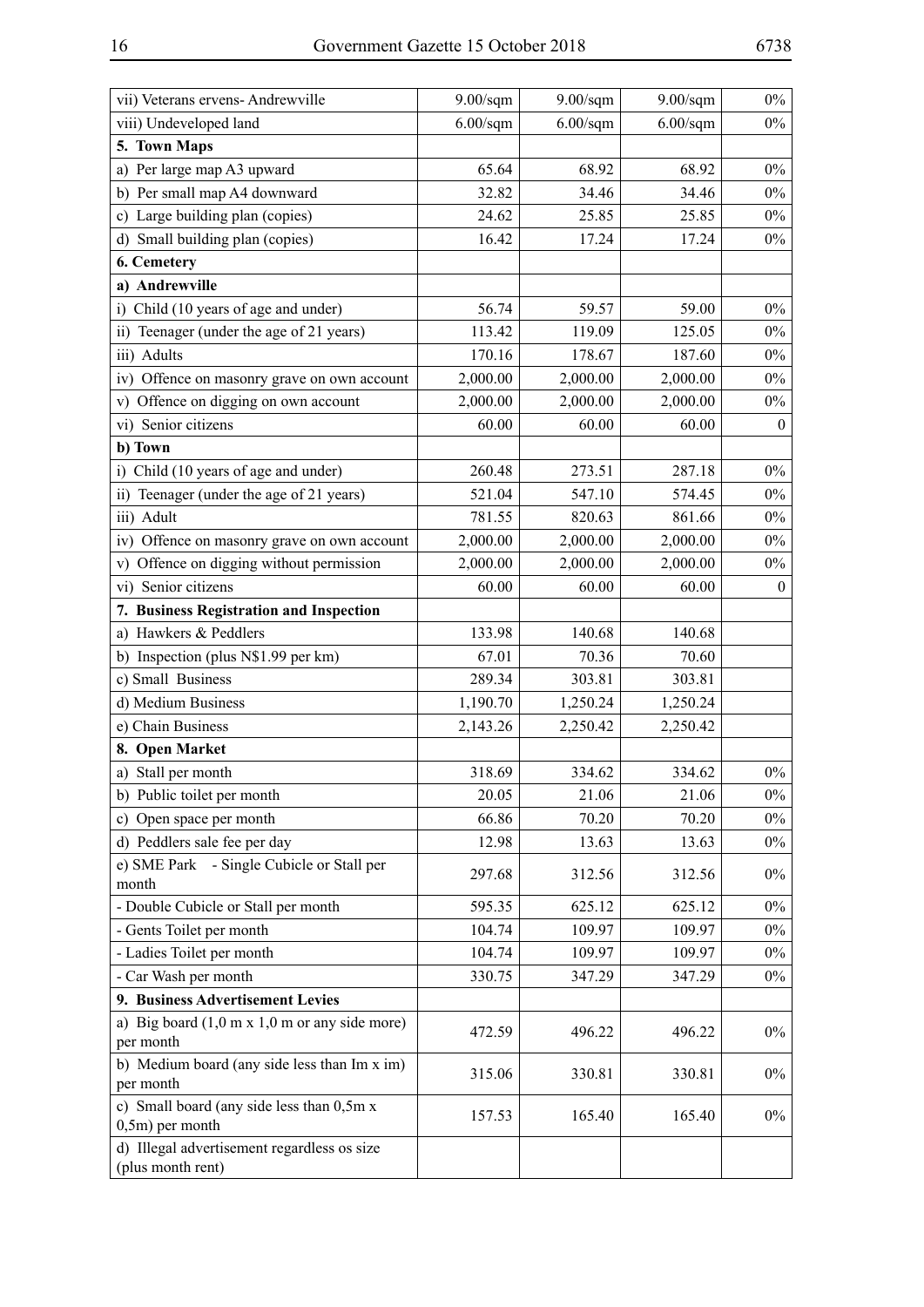| 10. Renting of Council Movable and<br><b>Immovable Properties</b>           |          |          |          |       |
|-----------------------------------------------------------------------------|----------|----------|----------|-------|
| a) Abattoir (per tendering processes)                                       | 364.66   | 382.90   | 382.90   | $0\%$ |
| b) Swimmingpool (per day)                                                   | 243.10   | 255.26   | 255.26   | $0\%$ |
| c) Council houses $\oslash$ (3 bedrooms)                                    | 562.61   | 590.74   | 590.74   | $0\%$ |
| Council houses (B) (2 bedrooms)<br>d)                                       | 364.65   | 382.88   | 382.88   | $0\%$ |
| Council houses (A) (1 bedroom)<br>e)                                        | 205.13   | 215.39   | 215.39   | $0\%$ |
| Council houses (D) (more than 4 bedrooms)<br>f)                             | 729.30   | 765.77   | 765.77   | $0\%$ |
| Council houses (E) (1 bedroom)<br>g)                                        | 117.22   | 123.08   | 123.08   | $0\%$ |
| Council Single room<br>h)                                                   | 82.05    | 86.15    | 86.15    | $0\%$ |
| Social houses (pensioners and distitutes)<br>$\overline{1}$                 | 93.77    | 98.46    | 98.46    | $0\%$ |
| Social housing (other customers)<br>j)                                      | 208.37   | 218.79   | 218.79   | $0\%$ |
| k) CEO's House Rent/month                                                   | 1,500.00 | 1,500.00 | 1,500.00 | $0\%$ |
| <b>Staff Housing Rent/month</b><br>$\mathbf{D}$                             | 400.00   | 400.00   | 400.00   | $0\%$ |
| 11. Hiring Council Recreation and Sporting                                  |          |          |          |       |
| <b>Facilities</b>                                                           |          |          |          |       |
| a) Swimmingpool (per month)                                                 | 810.15   | 850.66   | 850.66   | $0\%$ |
| General (other than the Festive Season and                                  |          |          |          |       |
| Holidays)                                                                   |          |          |          |       |
| Children under the age of seven years but with                              | 2.38     | 2.50     | 2.50     | $0\%$ |
| supervision per day                                                         |          |          |          |       |
| Children above the age of six years to under 13                             | 5.95     | 6.25     | 6.25     | $0\%$ |
| years $(7 - 12)$ per day                                                    |          |          |          |       |
| Children above the age of 13 years to under 18<br>years $(14 - 17)$ per day | 11.91    | 12.50    | 12.50    | $0\%$ |
| Adults (18 years and above) per day                                         | 17.86    | 18.75    | 18.75    | $0\%$ |
| Campsite: vehicle per day                                                   | 27.56    | 28.94    | 28.94    | $0\%$ |
| Child per day                                                               | 5.51     | 5.79     | 5.79     | $0\%$ |
| Adult per day                                                               | 16.54    | 17.36    | 17.36    | $0\%$ |
| <b>Festive Season and Holidays (only)</b>                                   |          |          |          |       |
| Children under the age of seven years but with<br>supervision per day       | 5.95     | 6.25     | 6.25     | $0\%$ |
| Children above the age of six years to under 13<br>years (7 - 12) per day   | 8.33     | 8.75     | 8.75     | $0\%$ |
| Children above the age of 13 years to under 18<br>years $(14 - 17)$ per day | 17.86    | 18.75    | 18.75    | $0\%$ |
| Adults (18 years and above) per day                                         | 23.81    | 25.00    | 25.00    | $0\%$ |
| Campsite: vehicle per day                                                   | 33.08    | 34.73    | 34.73    | $0\%$ |
| Child per day                                                               | 11.03    | 11.58    | 11.58    | $0\%$ |
| Adult per day                                                               | 22.05    | 23.15    | 23.15    | $0\%$ |
| a) Any sporting facilities (other than soccer per<br>day)                   | 133.71   | 140.40   | 140.40   | $0\%$ |
| b) Soccer facilities (per day during<br>tournaments)                        | 601.68   | 631.76   | 631.76   | $0\%$ |
| c) Soccer facilities (per day)                                              | 160.45   | 168.47   | 168.47   | $0\%$ |
| d) Any other recreation facilities (per day)                                | 133.71   | 140.40   | 140.40   | $0\%$ |
| 12. Occupational Rent Per Month                                             |          |          |          |       |
| a) Informal Area                                                            |          |          |          |       |
| Coca shops<br>$\ddot{1}$                                                    | 19.14    | 20.10    | 20.10    | $0\%$ |
| ii) Small business                                                          | 63.82    | 67.01    | 67.01    | $0\%$ |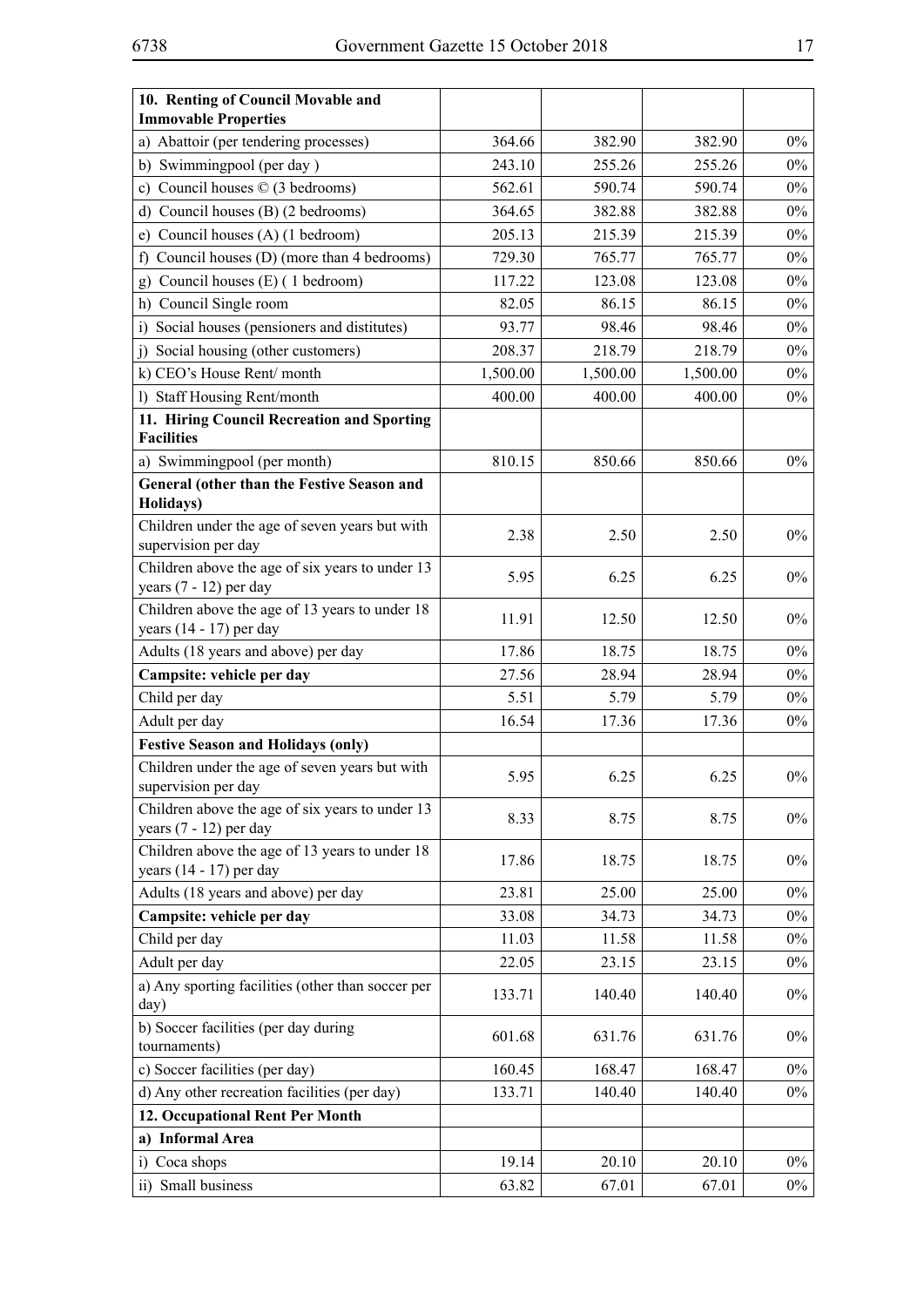| iii) Medium business                                                            | 127.63   | 134.01   | 134.01   | $0\%$            |
|---------------------------------------------------------------------------------|----------|----------|----------|------------------|
| iv) Large business                                                              | 382.89   | 402.03   | 402.03   | $0\%$            |
| v) Chain                                                                        | 1,276.29 | 1,340.10 | 1,340.10 | $0\%$            |
| b) Formal Area                                                                  |          |          |          |                  |
| Cuca shop<br>i)                                                                 | 63.80    | 66.99    | 66.99    | $0\%$            |
| ii) Small business                                                              | 190.83   | 200.37   | 200.37   | $0\%$            |
| iii) Medium business                                                            | 382.89   | 402.03   | 402.03   | $0\%$            |
| iv) Large business                                                              | 765.77   | 804.06   | 804.06   | $0\%$            |
| v) Chain                                                                        | 1,914.43 | 2,010.15 | 2,010.15 | $0\%$            |
| 13. Plant Hire-Machines/Equipment& Tools                                        |          |          |          |                  |
| a) Hydro, blast per hour (plus N\$5.60 per hour)                                | 182.33   | 191.45   | 191.45   | $0\%$            |
| b) Septic tank per hour (plus N\$14.00 per<br>hour)                             | 364.66   | 382.90   | 382.90   | $0\%$            |
| c) Excavator Poclain per hour                                                   | 486.20   | 510.51   | 510.51   | $0\%$            |
| d) Tractor, trailer per hour                                                    | 67.51    | 70.89    | 70.89    | $0\%$            |
| e) Welding plant/machine/Drilling per Hour                                      | 48.62    | 51.05    | 51.05    | $0\%$            |
| Water pump per hour (0-1H00)<br>f)                                              | 145.86   | 153.15   | 153.15   | $0\%$            |
| Building sand per cubic meter<br>g)                                             | 182.33   | 191.45   | 191.45   | $0\%$            |
| h) Refuse compactor truck per hour                                              | 449.73   | 472.22   | 472.22   | $0\%$            |
| i) Skip container trailer and truck/tractor per<br>month                        | 668.53   | 701.96   | 701.96   | $0\%$            |
| j) Tipper truck per load (plus N\$14.00 per km)<br>per hour                     | 364.65   | 382.88   | 382.88   | $0\%$            |
| k) Grader per hour (plus N\$14.60 per km)                                       | 486.20   | 510.51   | 510.51   | $0\%$            |
| 1) Backhoe loader per hour (plus N\$12.00 per<br>km)                            | 243.10   | 255.26   | 255.26   | $0\%$            |
| m) Kamatsu 355 Bulldozer per hour (plus<br>14.60/km)                            | 661.50   | 694.58   | 694.58   | $0\%$            |
| n) Kamatsu CW180 frontloader per hour(plus<br>14.60/km) per day (               |          |          |          |                  |
| <b>G. OTHER CHARGES</b>                                                         |          |          |          |                  |
| 1. Interests on Arrears (0.80% on arrears)<br>revised to (15% on arrears/annum) |          |          |          |                  |
| 2. Late payment charges (N\$ 15 on monthly<br>charges)                          |          |          |          |                  |
| 3. Faxes - sending or incoming - 6.00/copy                                      | 6.62     | 6.95     | 6.95     | $0\%$            |
| 4. Photocopy - 3.00/copy                                                        | 3.31     | 3.47     | 3.47     | $0\%$            |
| 5. VAT Charges on customers - 15%                                               |          |          |          |                  |
| 14. Tender fees/ Document submitted                                             | 330.00   | 330.00   | 330.00   | $\overline{0}$   |
| <b>15. FIRE BRIGADE</b>                                                         |          |          |          |                  |
| a) Fee charge per hour (14.00 per km)                                           | 220.50   | 220.50   | 220.50   | $\overline{0}$   |
| b) Callout fee                                                                  | 220.50   | 220.50   | 220.50   | $\overline{0}$   |
| c) Natural Disasters/ Emergencies                                               |          |          |          |                  |
| d) Customer Levy Fire Brigade                                                   |          |          |          |                  |
| (i) Informal Settlement                                                         | 0.66     | 0.69     | 0.69     | $\overline{0}$   |
| (ii) Formal Settlement (Andrewville)                                            | 0.99     | 1.04     | 1.04     | $\boldsymbol{0}$ |
| (iii) Town                                                                      | 1.10     | 1.16     | 1.16     | $\overline{0}$   |
| (iv) Business (throughout)                                                      | 1.65     | 1.74     | 1.74     | $\mathbf{0}$     |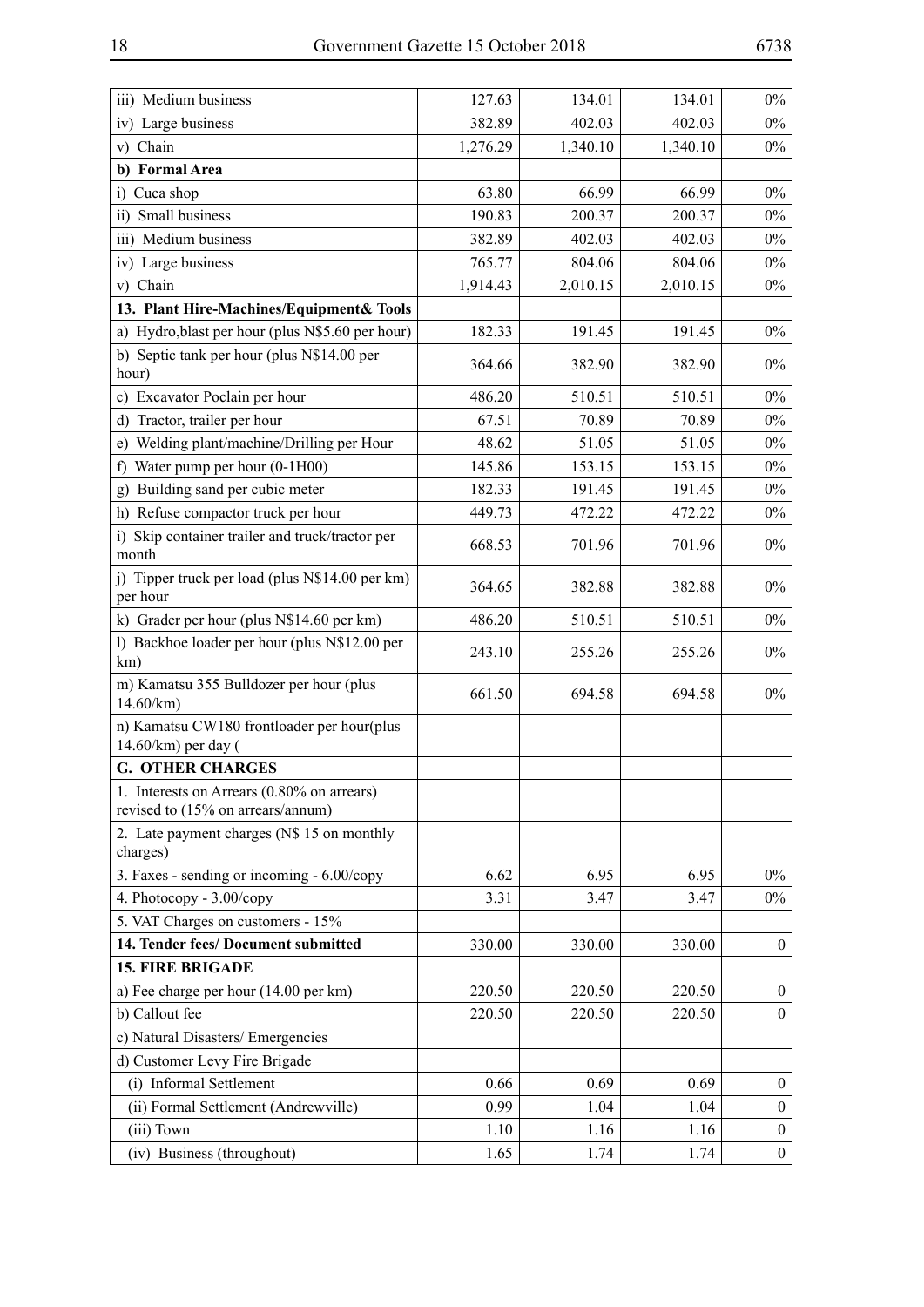### **BY ORDER OF THE COUNCIL**

# **E. VISSER CHAIRPERSON OF THE COUNCIL**

# **KATIMA MULILO TOWN COUNCIL**

 $\overline{\phantom{a}}$  , where  $\overline{\phantom{a}}$ 

No. 595 2018

#### TARIFFS 2018/2019

The Katima Mulilo Town Council has under section 30(1) of the Local Authorities Act, 1992(Act No. 23 of 1992) as amended, the charges fees, rates and other moneys payable in respect of services rendered by the Council as set out in the Schedule with.

| <b>Tariff Description</b>                        | <b>Existing Tariff</b> | Proposed<br><b>Tariff</b> | % Increase/<br>(Decrease) |
|--------------------------------------------------|------------------------|---------------------------|---------------------------|
| <b>1. Water Basic Charges</b>                    |                        |                           |                           |
| 1.1 Residential Consumers per month              | 59.59                  | 63.76                     | 7.00%                     |
| 1.2 Business Consumers                           | 209.11                 | 223.75                    | 7.00%                     |
| 1.3 Industrial Consumers                         | 209.11                 | 223.75                    | 7.00%                     |
| 1.4 Governent offices and Institution Facilities | 209.11                 | 223.75                    | 7.00%                     |
| 1.5 Churches and Charity Organisations           | 99.38                  | 106.34                    | 7.00%                     |
| 2. Unit Charges                                  |                        |                           |                           |
| 2.1 Residential Consumers                        | 13.92                  | 14.89                     | 6.97%                     |
| 2.2 General Residential (Flats)                  | 14.52                  | 15.54                     | 7.02%                     |
| 2.3 B & B and Guest House                        | 14.28                  | 15.28                     | 7.00%                     |
| 2.4 Hotels                                       | 23.55                  | 25.20                     | 7.01%                     |
| 2.5 Old age/ Pensioners                          | 11.55                  | 12.36                     | 7.01%                     |
| 2.6 Business Consumers                           | 23.52                  | 25.17                     | 7.02%                     |
| 2.7 Industrial Consumers                         | 23.52                  | 25.17                     | 7.02%                     |
| 2.8 Government Offices & Institutions Facilities | 23.52                  | 25.17                     | 7.02%                     |
| 2.6 Churches and Charity Organisations           | 14.43                  | 15.44                     | 7.00%                     |
| 2.9 Pre paid Water                               | 23.10                  | 24.72                     | 7.01%                     |
| 2.10 Meatco abbators                             | 27.06                  | 28.96                     | 7.02%                     |
| 2.11 Car wash                                    | 37.80                  | 40.45                     | 7.01%                     |
| <b>3. Services Fees</b>                          |                        |                           |                           |
| 3.1 Deposit -Residential                         | 700.00                 | 750.00                    | 7.14%                     |
| 3.2 Deposit-all other Consumers                  | 2,000.00               | 2,000.00                  | $0.00\%$                  |
| 3.3 Deposit-All temporary Connections            | 3,000.00               | 3,000.00                  | $0.00\%$                  |
| 3.4 Connection Fees - Water pipe 20mm            | 2,000.00               | 2,000.00                  | $0.00\%$                  |
| 3.5 Water Pipe 25mm                              | 2,500.00               | 2,500.00                  | $0.00\%$                  |
| 3.6 Water Pipe 40mm                              | 2,800.00               | 2,800.00                  | $0.00\%$                  |
| 3.7 Water Pipe 50mm                              | 3,500.00               | 3,500.00                  | $0.00\%$                  |
| 3.8 Recconnection Fees                           | 173.30                 | 185.00                    | 6.75%                     |
| 3.9 Disconnections Fees                          | 173.30                 | 185.00                    | 6.75%                     |
| 3.10 Deposit _churches & Charity Organisations   | 725.00                 | 725.00                    | $0.00\%$                  |
| 3.11 Illegal Water Connections                   | 2,000.00               | 2,000.00                  | $0.00\%$                  |
| 3.12 Pre Paid water meter                        | 2,500.00               | 2,500.00                  | $0.00\%$                  |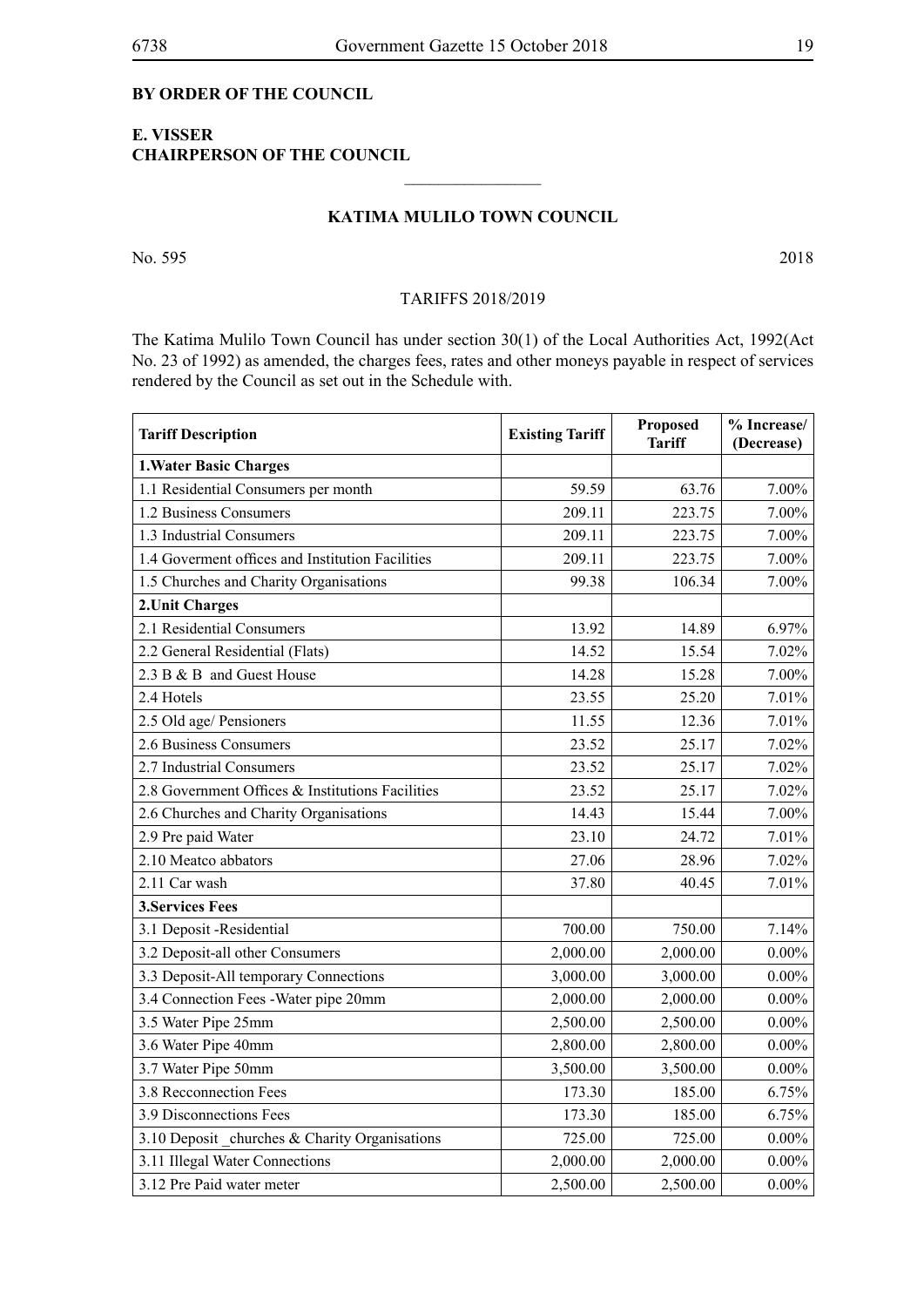| 4. Call Out Fees                                      |                |                |        |
|-------------------------------------------------------|----------------|----------------|--------|
| 4.1 Repairing Water reticulation Consumer Fault       | 315.00         | 350.00         | 11.11% |
| 4.2 Testing Water Meter                               | 53.75          | 57.75          | 7.44%  |
| 5. Domestic Garden Refuse Removal                     |                |                |        |
| 5.1 Domestic Resuse Removal                           | 65.40          | 69.98          | 7.00%  |
| 5.2 Government offices                                | 614.25         | 657.25         | 7.00%  |
| 5.3 Institutions                                      | 735.00         | 786.45         | 7.00%  |
| 5.4 Formal Food Premises                              | 787.00         | 842.09         | 7.00%  |
| 5.5 Informal Food Premises                            | 205.00         | 219.35         | 7.00%  |
| 5.6 Other Business Trades                             | 735.00         | 786.45         | 7.00%  |
| 5.7 Non-Profit Making Organisations                   | 80.00          | 86.40          | 8.00%  |
| 5.8 SMEs                                              | 285.00         | 304.95         | 7.00%  |
| 5.9 Heavy Constructions Materials per Load            | 455.00         | 500.00         | 9.89%  |
| 5.10 Garden Refuse - Residential Basic                | 18.15          | 19.25          | 6.06%  |
| 5.11 Garden Refuse -Business Basic                    | 30.15          | 32.55          | 7.96%  |
| 5.12 Refuse Removal for informal settlement           | 51.75          | 55.25          | 6.76%  |
| 6. Cutting and Removing of Trees                      |                |                |        |
| 6.1 Small Trees or bushes                             | 176.75         | 186.75         | 5.66%  |
| 6.2 Big Trees                                         | 375.00         | 395.00         | 5.33%  |
| 7. Sewerage                                           |                |                |        |
| 7.1 Sewerage Residential Basic per month              | 103.40         | 110.64         | 7.00%  |
| 7.2 Sewrage Business-Commercial                       | 414.00         | 442.98         | 7.00%  |
| 7.3 Sewerage-Industrial                               | 830.50         | 888.64         | 7.00%  |
| 7.4 Sewerage- Government Offices                      | 396.00         | 423.72         | 7.00%  |
| 7.5 Sewerage-institutions                             | 1,175.00       | 1,257.25       | 7.00%  |
| 7.6 Sewerage Connection                               | 525.75         | 562.55         | 7.00%  |
| 7,7 Per additional toilet per month -Business         | 32.85          | 35.15          | 7.00%  |
| 7,8 Per additional toilet per month-school            | 19.75          | 21.13          | 6.99%  |
| 7,9 per additional toilet per month hotel             | 22.15          | 23.70          | 7.00%  |
| 7,10 Meatco abattoir                                  | 2,675.00       | 2,862.25       | 7.00%  |
| 7.11 Sewerage Connection where new services is needed |                |                |        |
| 7.12 Non-Profit Making Organisations                  | 118.00         | 126.26         | 7.00%  |
| 8. Emptying septic tank                               |                |                |        |
| 8.1 Pen Urban areas and others                        | 8.50m plus N\$ | 8.50m plus N\$ |        |
|                                                       | per Km         | per Km         |        |
| 8.2 Sewer Line Blockage                               | 250.00 Plus    | 250.00 Plus    |        |
|                                                       | 15%            | 15%            |        |
| 9. Fitness Certificates<br>9.1 Hawkers Per Year       |                |                |        |
|                                                       | 285.00         | 304.95         | 7.00%  |
| 9.2 Other Business Traders                            | 815.00         | 872.05         | 7.00%  |
| 9.3 Formal food Premises                              | 915.00         | 979.05         | 7.00%  |
| 9.4 Informal food Premises                            | 375.00         | 401.25         | 7.00%  |
| 9.5 Occupations                                       | 625.00         | 668.75         | 7.00%  |
| 9.6 SMEs                                              | 435.00         | 465.45         | 7.00%  |
| 10. Registration of Business                          | 425.00         | 454.75         | 7.00%  |
| 10.1 Other Business Traders                           | 1,345.00       | 1,439.15       | 7.00%  |
| 10.2 Occupations                                      | 925.00         | 989.75         | 7.00%  |
| 10.3 Formal Food Premises                             | 1,345.00       | 1,439.15       | 7.00%  |
| 10.4 Informal Food Premises                           | 615.00         | 658.05         | 7.00%  |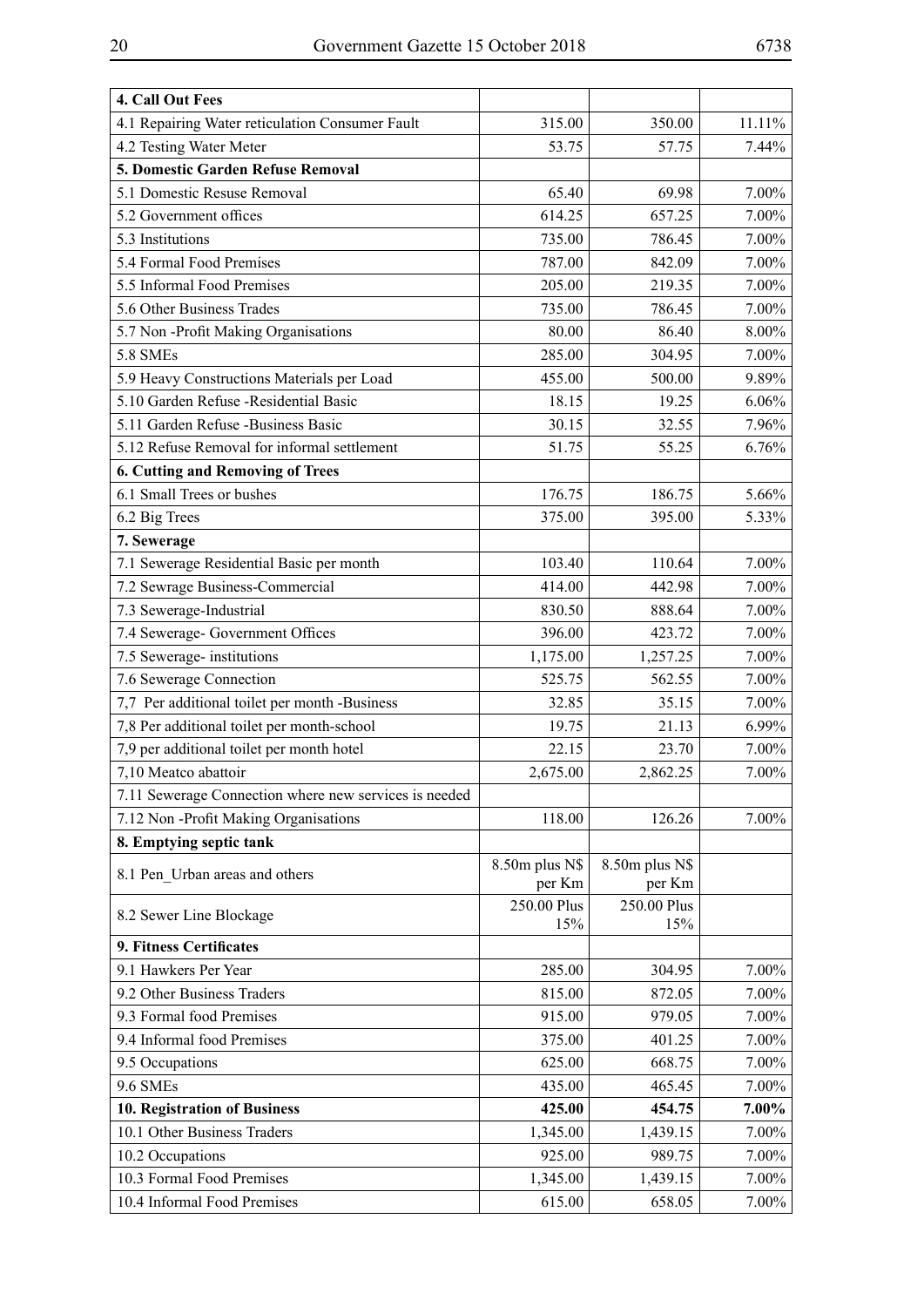| 10.5 SMEs                                                                   | 675.00   | 722.25   | 7.00%    |
|-----------------------------------------------------------------------------|----------|----------|----------|
| 10.6 Hawkers                                                                | 298.00   | 318.86   | 7.00%    |
| 10.7 Inspection by Health staff per year                                    | 122.00   | 130.54   | 7.00%    |
| 10,8 Marketers fees                                                         | 255.00   | 272.85   | 7.00%    |
| 11. Land Tariffs Rates (N\$ Per M)2                                         |          |          |          |
| 1. Residential                                                              |          |          |          |
| 11.10n improvement (e.g site value X rate (tariff)<br>divided by 12 months  | 0.001819 | 0.001819 | $0.00\%$ |
| 11.2 Land Value                                                             | 0.03959  | 0.03959  | $0.00\%$ |
| 11.3 Boma: Land Value                                                       | 0.02675  | 0.02675  | $0.00\%$ |
| 11.4 Nambweza: Land Value                                                   | 0.0321   | 0.0321   | $0.00\%$ |
| 11.5 Ngweze:land value                                                      | 0.0321   | 0.0321   | $0.00\%$ |
| 11.6 Part of Newlook along Malena                                           | 0.02675  | 0.02675  | $0.00\%$ |
| 12. Business                                                                |          |          |          |
| 12.1 On improvement (e.g site value X rate (tariff)<br>divided by 12 months | 0.00749  | 0.00749  | $0.00\%$ |
| 12.2 Land Value                                                             | 0.03638  | 0.03638  | $0.00\%$ |
| 13. Industrial                                                              |          |          |          |
| 13.1 On improvement (e.g site value X rate (tariff)<br>divided by 12 months | 0.00749  | 0.00749  | $0.00\%$ |
| 13.2 Land Value                                                             | 0.02675  | 0.02675  | $0.00\%$ |
| 14. Government/Institutions                                                 |          |          |          |
| 14.1 On improvement (e.g site value X rate (tariff)<br>divided by 12 months | 0.006955 | 0.006955 | $0.00\%$ |
| 14.2 Land Value                                                             | 0.03424  | 0.03424  | $0.00\%$ |
| 15. Building plan Copies                                                    |          |          |          |
| 15.1 A0 per copy                                                            | 100.00   | 100      | $0.00\%$ |
| 15.2 A1 per copy                                                            | 70.00    | 70       | $0.00\%$ |
| 15.3 A2 per copy                                                            | 50.00    | 50       | $0.00\%$ |
| 15.4 A3 per copy                                                            | 45.00    | 45       | $0.00\%$ |
| 15.5 A4 per copy                                                            | 35.00    | 35       | $0.00\%$ |
| 15.5 A4 per copy                                                            | 35.00    | 35       | $0.00\%$ |
| 15.6 Siteplan copy                                                          | 10.00    | 10       | $0.00\%$ |
| <b>16. Approval of Building Plans</b>                                       |          |          |          |
| 16.0 Plan submission fee                                                    | 70.00    | 80.00    | 14.29%   |
| 16.1 Informal Residential                                                   |          |          |          |
| a) Building per m2                                                          | 3.80     | 4.00     | 5.26%    |
| b) Boundary wall per metre run                                              | 3.00     | 3.20     | 6.67%    |
| 16.2 formal Residential                                                     |          |          |          |
| a) Building per m2                                                          | 5.65     | 6.03     | $6.73\%$ |
| b) Boundary wall per metre run                                              | 5.50     | 5.80     | 5.45%    |
| 16.3 Institutional and Local Business                                       |          |          |          |
| a) Building per m2                                                          | 10.00    | 10.50    | 5.00%    |
| b) Boundary wall per metre run                                              | 7.50     | 8.00     | 6.67%    |
| 16.4 High Income 150m2 and above                                            |          |          |          |
| a) Building per m2                                                          | 10.00    | 10.50    | 5.00%    |
| b) Boundary wall per metre run                                              | 7.50     | 8.00     | 6.67%    |
| 16.5 Industrial and Commercial All types of Business                        |          |          |          |
| 16.5.1 Plan submission fee                                                  | 150.00   | 160.00   | 6.67%    |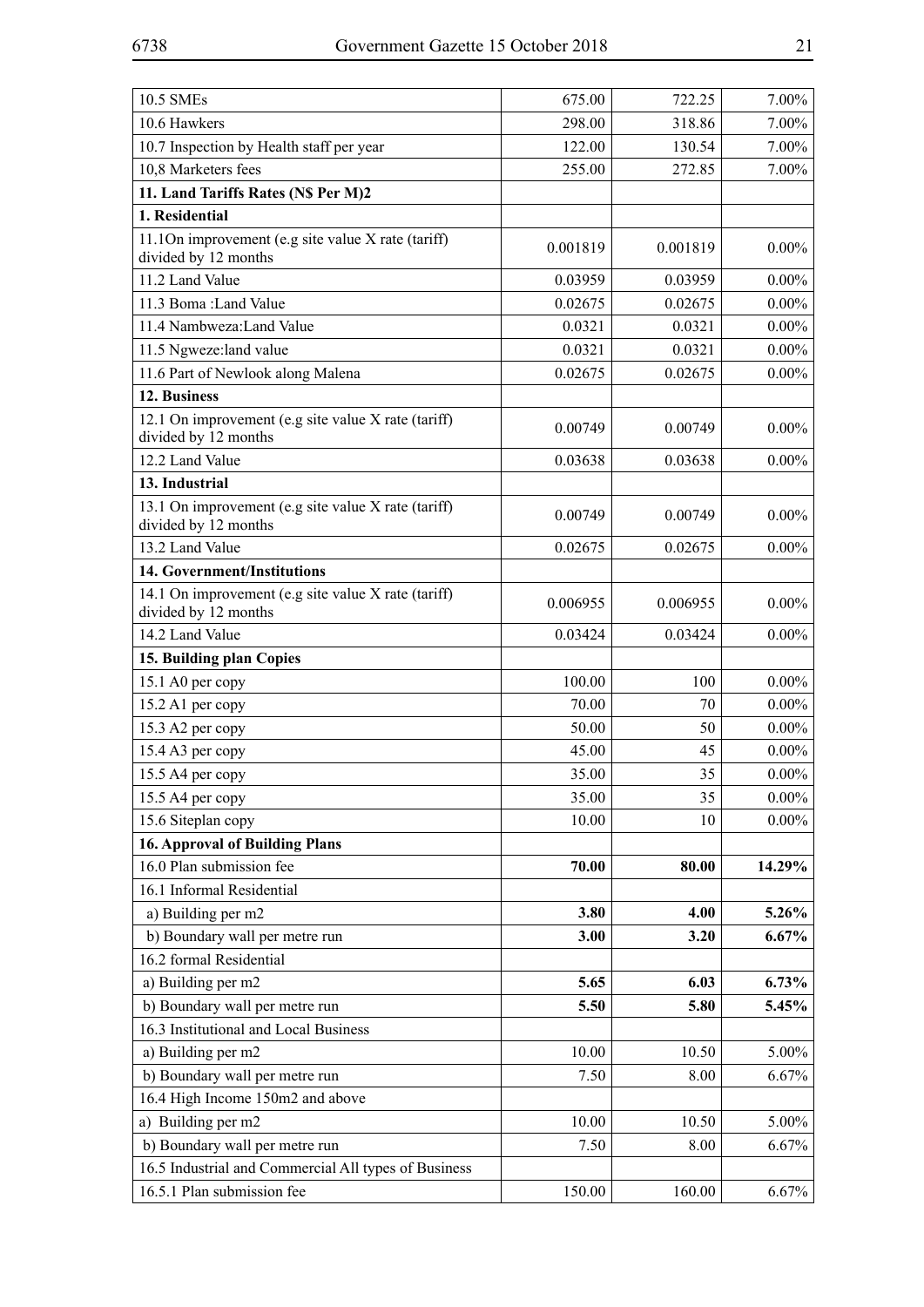| a) Building per m2                                                          | 10.00                      | 10.60                      | $6.00\%$ |
|-----------------------------------------------------------------------------|----------------------------|----------------------------|----------|
| b) Boundary wall per metre run                                              | 6.40                       | 6.80                       | 6.25%    |
| 16.6 Construction without approved plan                                     | 3,000.00                   | 3000                       | $0.00\%$ |
| 16.7 Excavation on Municipal land without permission                        | $3001 + 300$ per<br>square | $3001 + 300$ per<br>square | $0.00\%$ |
| 16.8 Changing landuse without permission                                    | 5,000.00                   | 5000.00                    | $0.00\%$ |
| 16.9 Erection of boundary wall or building without pegs<br>being identified | 5,000.00                   | 5000.00                    | $0.00\%$ |
| 16.10 Re-identifying pegs                                                   | 100 per peg                | 100 per peg                | $0.00\%$ |
| 16.11 Replace peg(Per peg)                                                  | As per Land<br>survey Act  | As per Land<br>survey Act  | $0.00\%$ |
| 17. Building Compliance Certificate                                         |                            |                            |          |
| 17.1 Residential                                                            |                            |                            |          |
| 17.1.1 Low Income                                                           |                            | 150.00                     | 100.00%  |
| 17.1.2 Medium                                                               |                            | 250.00                     | 100.00%  |
| 17.1.3 High                                                                 |                            | 350.00                     | 100.00%  |
| 17.2 Business, Industrial, Hospitality                                      |                            | 650.00                     | 100.00%  |
| 18. Sales of properties                                                     |                            |                            |          |
| 18.1 Advertisement cost                                                     | 500.00                     | 500.893                    | $0.00\%$ |
| 18.2 Clearance /Valuation Certifictes                                       | 125.00                     | 135.00                     | 8.00%    |
| 18.3 Dishonored Cheque (5% of the amount)                                   | 5% of the                  | 5% of the                  | $0.00\%$ |
|                                                                             | amount                     | amount                     |          |
| 18.4 Confirmation Letters                                                   | 125.00                     | 135.00                     | $0.00\%$ |
| 20. Town Maps<br>Coloured                                                   |                            |                            |          |
| 20.1 A0 (colour)                                                            | 80.00                      | 80.0893                    | 0.11%    |
| 20.2 A0 (black/white)                                                       | 66.00                      | 66.0730                    | 0.11%    |
| 20.3 A1 (colour)                                                            | 40.00                      | 40.0893                    | 0.22%    |
| 20.4 A1 (black/white)                                                       | 32.00                      | 32.0730                    | 0.23%    |
| 20.5 A2 (colour)                                                            | 20.00                      | 20.0893                    | 0.45%    |
| 20.6 A2 (black/white)                                                       | 16.00                      | 16.0730                    | 0.46%    |
| $20.7$ A3(colour)                                                           | 10.00                      | 10.0893                    | 0.89%    |
| 20.8 A3(black/white)                                                        | 8.00                       | 8.00730                    | $0.09\%$ |
| 20.9 A4(colour)                                                             | 5.00                       | 5.00893                    | 0.18%    |
| 20.10 A4( black/white)                                                      | 4.00                       | 4.00730                    | 0.18%    |
| 21. Grave Space                                                             |                            |                            |          |
| 21.1 Child                                                                  | 250.00                     | 270                        | 8.00%    |
| 21.2 Adult                                                                  | 380.00                     | 415                        | 9.21%    |
| 22. Rental of Council Properties                                            |                            |                            |          |
| 22.1 Former LA hall-Meeting per day                                         | 450.00                     | 500                        | 11.11%   |
| 22.2 Former LAhall-Recreaton per day                                        | 600.00                     | 650                        | 8.33%    |
| 22.3 Former LA hall -Exans per day                                          | 350.00                     | 400                        | 14.29%   |
| 22.4 Ngweze Community hall-meeting per day                                  | 445.00                     | 478.38                     | 7.50%    |
| 22.5 Ngweze Community hall-Recreation per day                               | 715.00                     | 768.62                     | $7.50\%$ |
| 22.6 Ngweze community hall exam per day                                     | 615.00                     | 661.13                     | 7.50%    |
| 22.7 Council Chamber Hall                                                   | 365.00                     | 390.55                     | $7.00\%$ |
| 22.8 Katima Technical Center                                                | 800.00                     | 856                        | 7.00%    |
| 23. Council Houses                                                          |                            |                            |          |
| 23.1 Boma and \new-look (Big Houses per month)                              | 1,000.00                   | 1000.00                    | $0.00\%$ |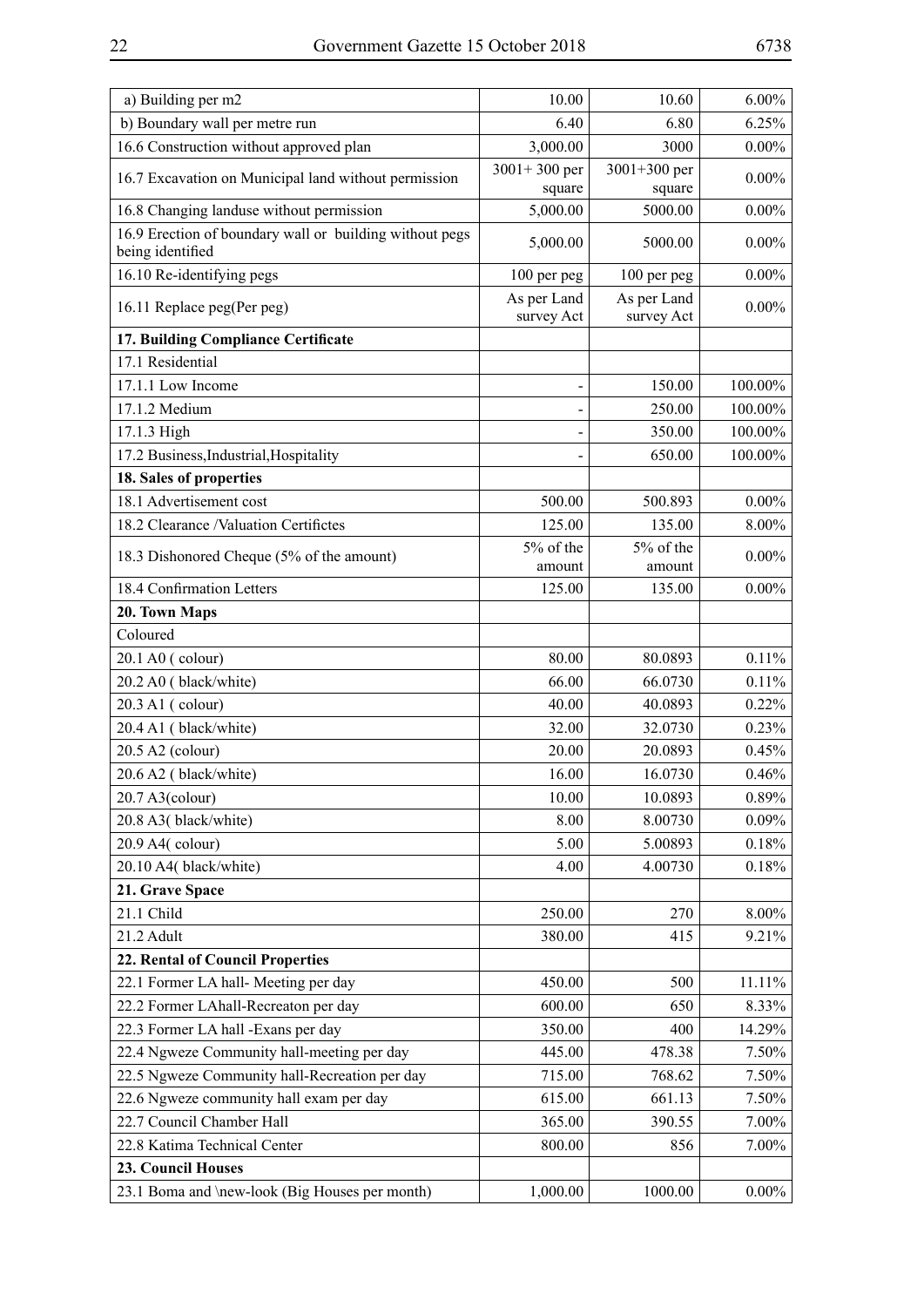| 23.2 Other Locations                                                      | 600.00                            | 600                             | $0.00\%$ |
|---------------------------------------------------------------------------|-----------------------------------|---------------------------------|----------|
| 24. Dog Tax                                                               |                                   |                                 |          |
| 24.1 Impoundment per dog per day                                          | 250.00                            | 250.00                          | $0.00\%$ |
| 24.2 Every first and second male dog or Spayed bitch                      | 20.00                             | 20                              | $0.00\%$ |
| 24.3 For the third or every subsequet male dog or<br>unspayed bitch       | 25.00                             | 25                              | $0.00\%$ |
| <b>25. Rentals Proclaimed Townships</b>                                   |                                   |                                 |          |
| 25.1 1% valuation amount per year                                         |                                   |                                 | $0.00\%$ |
| 25.2 Agricultural land per hecter                                         | 20.00                             | 20                              | $0.00\%$ |
| 26. Rental of informal settlement                                         |                                   |                                 |          |
| 26.1 Residential basic per year                                           | 600.00                            | 600                             | $0.00\%$ |
| 26. Bill Boards Fees per annuam                                           |                                   |                                 |          |
| 26.1 Bill boards (Big Size in Town)                                       | 870.00                            | 930.90                          | 7.00%    |
| 26.2 Bill boards (Big to Medium)                                          | 526.80                            | 563.68                          | 7.00%    |
| 26.3 Bill Boards (Advertsing Company) per month Big<br><b>Bill</b> boards | 1,581.25                          | 1691.94                         | 7.00%    |
| 26.4 Bill Boards (Advertsing Company per month Small<br><b>Boards</b>     | 900.00                            | 963                             | 7.00%    |
| 27. Tax Levies                                                            |                                   |                                 |          |
| 27.1 Tax Levies per month                                                 | 50.00                             | 50.00                           | $0.00\%$ |
| 27.2 Registration fees                                                    |                                   | 500.00                          | 100.00%  |
| 27.3 Penalties for unmarked Taxies                                        |                                   | 500.00                          | 100.00%  |
| 28. Plant Hire                                                            |                                   |                                 | $0.00\%$ |
| 28.1 Motor Grader                                                         | 850 per hour                      | 850 per hour                    | $0.00\%$ |
| 28.2 Sewer Suction                                                        | $350$ per load +<br>per kilometer | 350 per load +<br>per kilometer | $0.00\%$ |
| 28.3 Tipper Truck                                                         | $350$ per load +<br>per kilometer | 350 per load +<br>per kilometer | $0.00\%$ |
| 28.4 Water Tanker (Big Tanker)                                            | 400 per load<br>$+25$ per km      | 400 per load<br>$+25$ per km    | $0.00\%$ |
| 28.5 Front End Loader                                                     | 500 per hour                      | 500 per hour                    | $0.00\%$ |
| 28.6 Bull Dozer                                                           | 850 per hour                      | 850 per hour                    | $0.00\%$ |
| 28.7 JCB Machine                                                          | 500 per hour                      | 500 per hour                    | $0.00\%$ |
| 29. Driving Fees                                                          |                                   |                                 |          |
| 29.1 Per animal irrespective of the distance driven                       | 2.00                              | 2.00                            | $0.00\%$ |
| 30. Fees for Branding in terms of reguration                              |                                   |                                 |          |
| 30.1 Per animal                                                           | 2.00                              | 2.00                            | $0.00\%$ |
| 30.2 Impoundment of Animals Per day                                       | 300.00                            | 300                             | $0.00\%$ |
| <b>31. Renting Sport Facilities</b>                                       |                                   |                                 |          |
| 31.1 Netball Court                                                        |                                   |                                 |          |
| 31.1.1 League games per month                                             | 400.00                            | 400.00                          | $0.00\%$ |
| 31.1.2 Per event                                                          | 500.00                            | 500.00                          | $0.00\%$ |
| 32.2 Volleyball Court                                                     |                                   |                                 |          |
| 32.2.1 League games per month                                             | 250.00                            | 250.00                          | $0.00\%$ |
| 32.2.2 Per event                                                          | 400.00                            | 400.00                          | $0.00\%$ |
| 32.3 Basketball                                                           |                                   |                                 |          |
| 32.3.1 League games per month                                             | 250.00                            | 250.00                          | $0.00\%$ |
| 32.3.2 Per event                                                          | 400.00                            | 400.00                          | $0.00\%$ |
| 32.4 Tennis Court                                                         |                                   |                                 |          |
| 32.4.1 Monthly charge per association                                     | 300.00                            | 300.00                          | $0.00\%$ |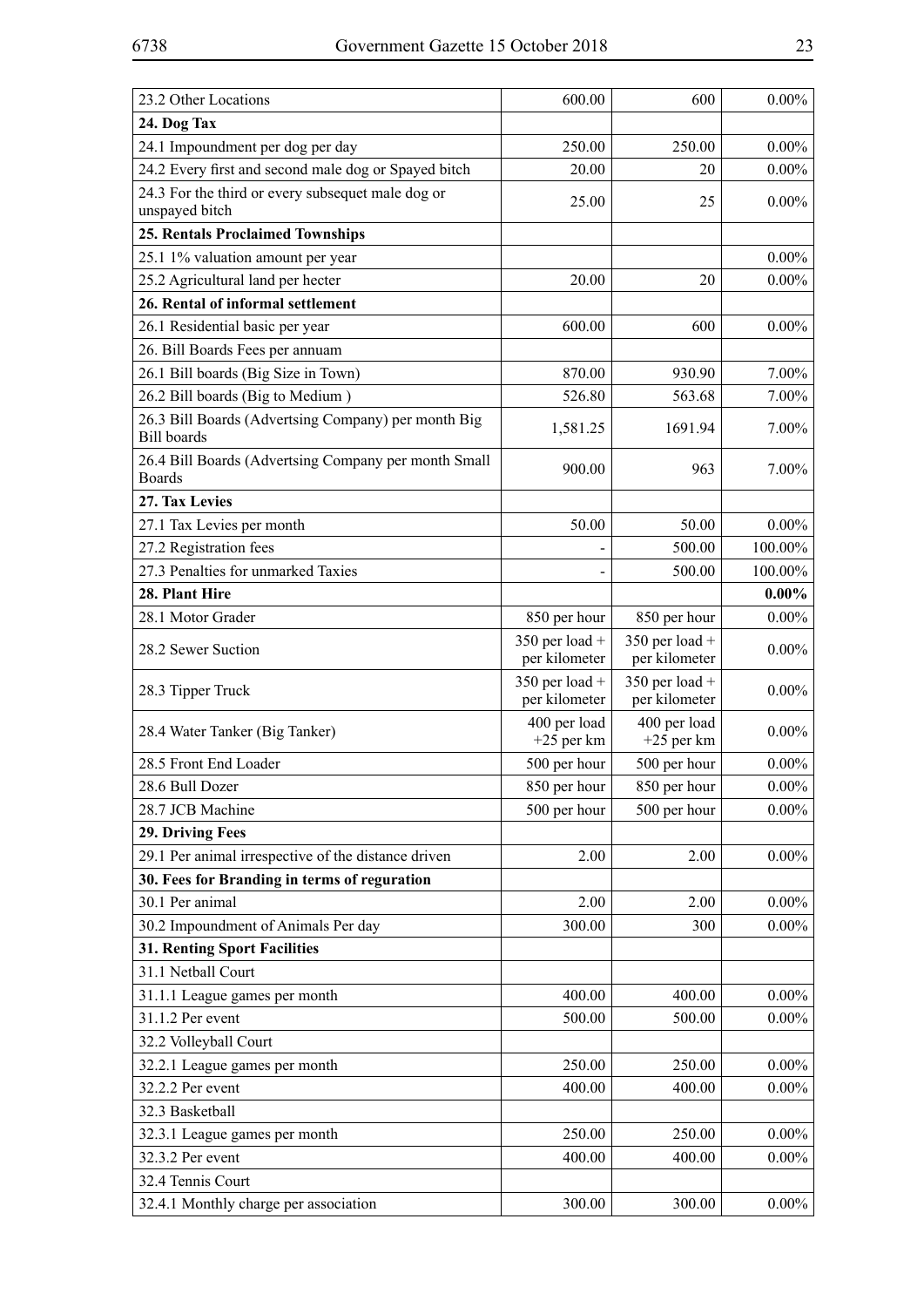| 32.4.2 Per event                                                                                                                  | 400.00   | 400.893 | 0.22%    |
|-----------------------------------------------------------------------------------------------------------------------------------|----------|---------|----------|
| 33. Fire fighting fees per month                                                                                                  | 20.00    | 20.00   | $0.00\%$ |
| 33.1 Illegal Burning                                                                                                              | 2,000.00 | 2000    | $0.00\%$ |
| 34. Penalties and Fines                                                                                                           |          |         |          |
| 34.1 Indecent Behaviour                                                                                                           | 200.00   | 200.893 | 0.45%    |
| 34.2 Nuisance                                                                                                                     | 150.00   | 150.00  | $0.00\%$ |
| 34.3 Littering                                                                                                                    | 200.00   | 200.00  | $0.00\%$ |
| 34.4 Street Fundraising (Without Permission From<br>Council                                                                       | 250.00   | 250.00  | $0.00\%$ |
| 34.5 Exercise of Business in unathorised areas                                                                                    | 150.00   | 150.00  | $0.00\%$ |
| 34.6 Illegal Dumping -Residentail                                                                                                 | 500.00   | 500.00  | $0.00\%$ |
| 34.7 Illigal Dumping -Business                                                                                                    | 1,000.00 | 1000.00 | $0.00\%$ |
| 34.8 Illigal Dumping (Building Rubble) -Residentail                                                                               | 700.00   | 700.00  | $0.00\%$ |
| 34.9 Illigal Dum,ping (Building Rubble)-Business                                                                                  | 2,000.00 | 2000.00 | $0.00\%$ |
| 35. Fines as Per General Health Regulations 1969<br>(GN 121 of 1969)                                                              |          |         |          |
| 35.1 Premises and Dweling                                                                                                         |          |         |          |
| 35.1.1 Person Overcrowing his/her premises                                                                                        | 150.00   | 150.00  | $0.00\%$ |
| 35.2 Sanitary Accommodation For Workmen                                                                                           |          |         |          |
| 35.2.1 Person erecting any building without sufficiet<br>latrine accommodation his/her workmen                                    | 200.00   | 200.00  | $0.00\%$ |
| 35.3 Keeping of animals/Birds/Poulry                                                                                              |          |         |          |
| 35.3.1 Person Keeping /allowaing to keep animal/game/<br>bird/poultry causing a nuisance                                          | 200.00   | 200.00  | $0.00\%$ |
| 35.4 Import of meat into Town Area                                                                                                |          |         |          |
| 35.4.1 Person introducing/allowaing to introduce butcher<br>'s meat into area of urban local authority                            | 200.00   | 200.00  | $0.00\%$ |
| 36. Hawkers                                                                                                                       |          |         |          |
| 36.1 Hawkers with no registration certificate                                                                                     | 200.00   | 200.00  | $0.00\%$ |
| <b>37.7 Barbers and Hairdressers</b>                                                                                              |          |         |          |
| 37.7.1 Barber/hairdresser failing to keep apparatus and<br>other equipment in clean/sanitary condition                            | 150.00   | 150.00  | $0.00\%$ |
| 37.7.2 Barber/hairresser operating without the necessary<br>disinfecting box apparatus                                            | 150.00   | 150.00  | $0.00\%$ |
| 37.8.1 Person selling food through a food vending<br>machine not approved by a health officer                                     | 200.00   | 200.00  | $0.00\%$ |
| 37.8.2 Person conducting business without the<br>registration certificate                                                         | 300.00   | 300.00  | $0.00\%$ |
| 37.8.3 Person carrying on a trade failing to register in<br>terms of the general health regulations                               | 300.00   | 300.00  | $0.00\%$ |
| 37.8.4 Person hinders/obstructs a health officer in<br>execution of any duty /refuses to furnish information<br>required          | 250.00   | 250.00  | $0.00\%$ |
| 37.8.5 Person selling certain canned foodstuffs which are<br>blown rusted of damaged                                              | 150.00   | 150.00  | $0.00\%$ |
| 37.8.6 Person selling confectionary and other processed<br>meat products without the necessary protection against<br>flies & dust | 150.00   | 150.00  | $0.00\%$ |
| 37.8.7 Person selling meal/similair products/spicies<br>infested with weevils/insects                                             | 150.00   | 150.00  | $0.00\%$ |
| 37.8.8 Person enagged in foodstuffs business failing to<br>maintain premises/containers/vehicle repairs                           | 150.00   | 150.00  | $0.00\%$ |